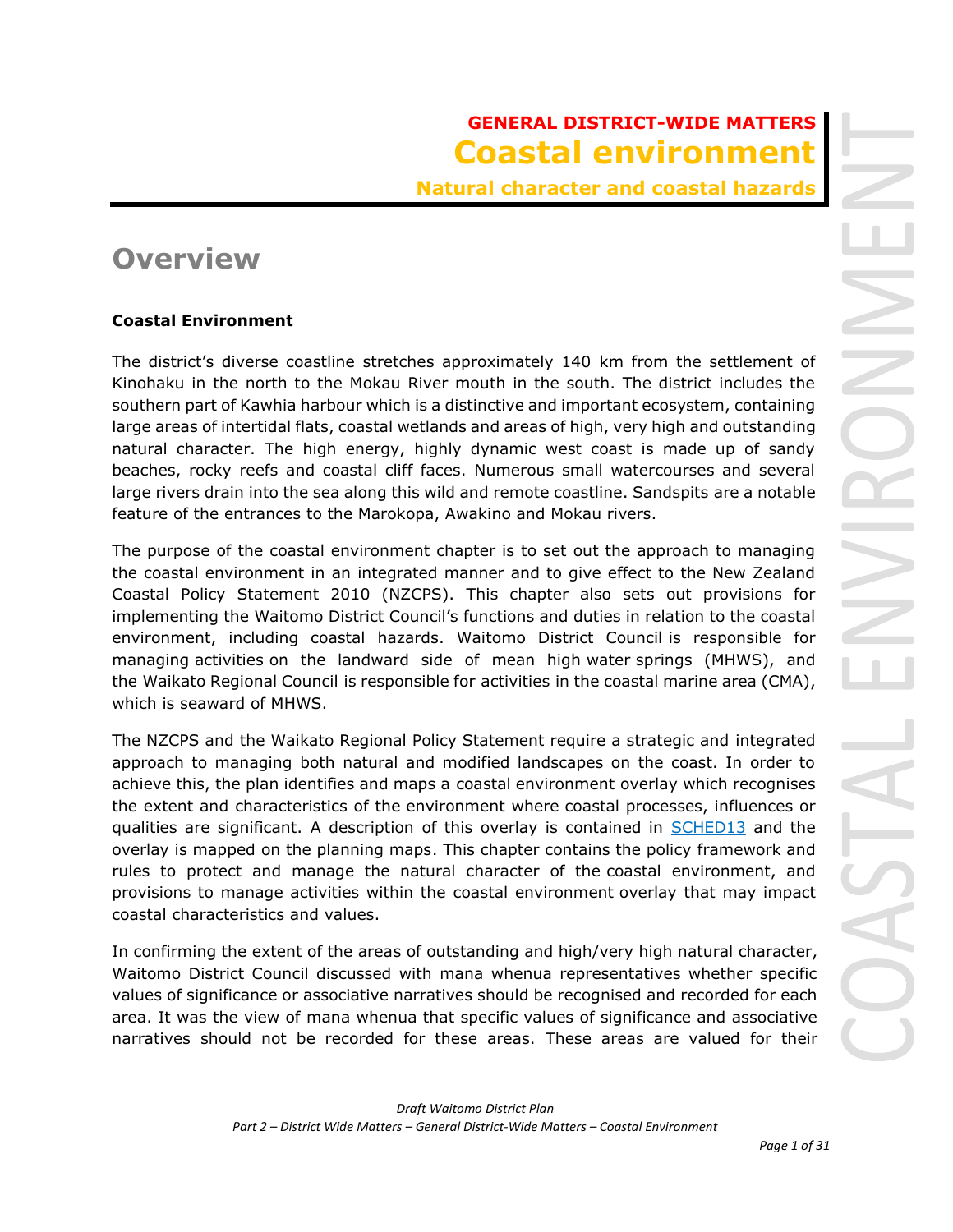naturalness, solitude and recreational opportunities as well as their natural resources which sustain life. For mana whenua, it is critical to manage and protect these resources in order to fulfil the obligation of kaitiakitanga or guardianship. However, the role and obligation of kaitiakitanga precludes sharing the symbolism, values and significance of these areas. This is because the narratives are sacred representations of these natural resources and are therefore taonga - because they express through the physical manifestation of a place, the relationship of the local tribal custodians with the intangible.

## **Areas of Natural Character**

In accordance with the provisions of the NZCPS, areas of outstanding natural character contain a combination of elements, patterns and processes that are exceptional in their intactness, integrity and lack of built structures. Areas of very high or high natural character have been evaluated on the basis of their natural elements, patterns and processes and the nature and extent of modification to ecosystems and the landscape. The Waikato Regional Policy Statement sets out the assessment criteria which have been used to identify the areas of outstanding, high/very high natural character that are protected by the provisions in this plan. There is one area of outstanding natural character in the district on the southwestern edge of Kawhia Harbour, which comprises 0.3% of the district. There are pockets of high/very high natural character along the western open coast which comprise 0.8% of the district.

Refer to [SCHED10](javascript:void(0)) and SCHED11 for the schedules of outstanding, high/very high natural character. These areas are also mapped on the planning maps.

## **Coastal hazards**

The NZCPS and the Waikato Regional Policy Statement also require that the plan manages subdivision, use and development within areas potentially affected by coastal hazards over a 100 year timeframe, including taking into account the effects of climate change. A risk management approach applies to existing development and infrastructure, while a risk reduction (including avoidance where appropriate) approach applies to new development. In accordance with central government guidance, the plan also uses an adaptive management approach to manage coastal hazards and potential accelerated sea level rise. As such, the plan identifies and maps:

**The Coastal Erosion Hazard Area 1 (CEHA 1)** which is the area likely to be affected by coastal erosion within the next 50 years with existing sea level and coastal processes and/or with continuation of existing coastal trends.

**The Coastal Erosion Hazard Area 2 (CEHA 2)** which is the area likely to be affected by coastal erosion over the next 100 years to 2120 assuming a continuation of existing coastal trends and the likely impact of projected sea level rise of 1.0 m.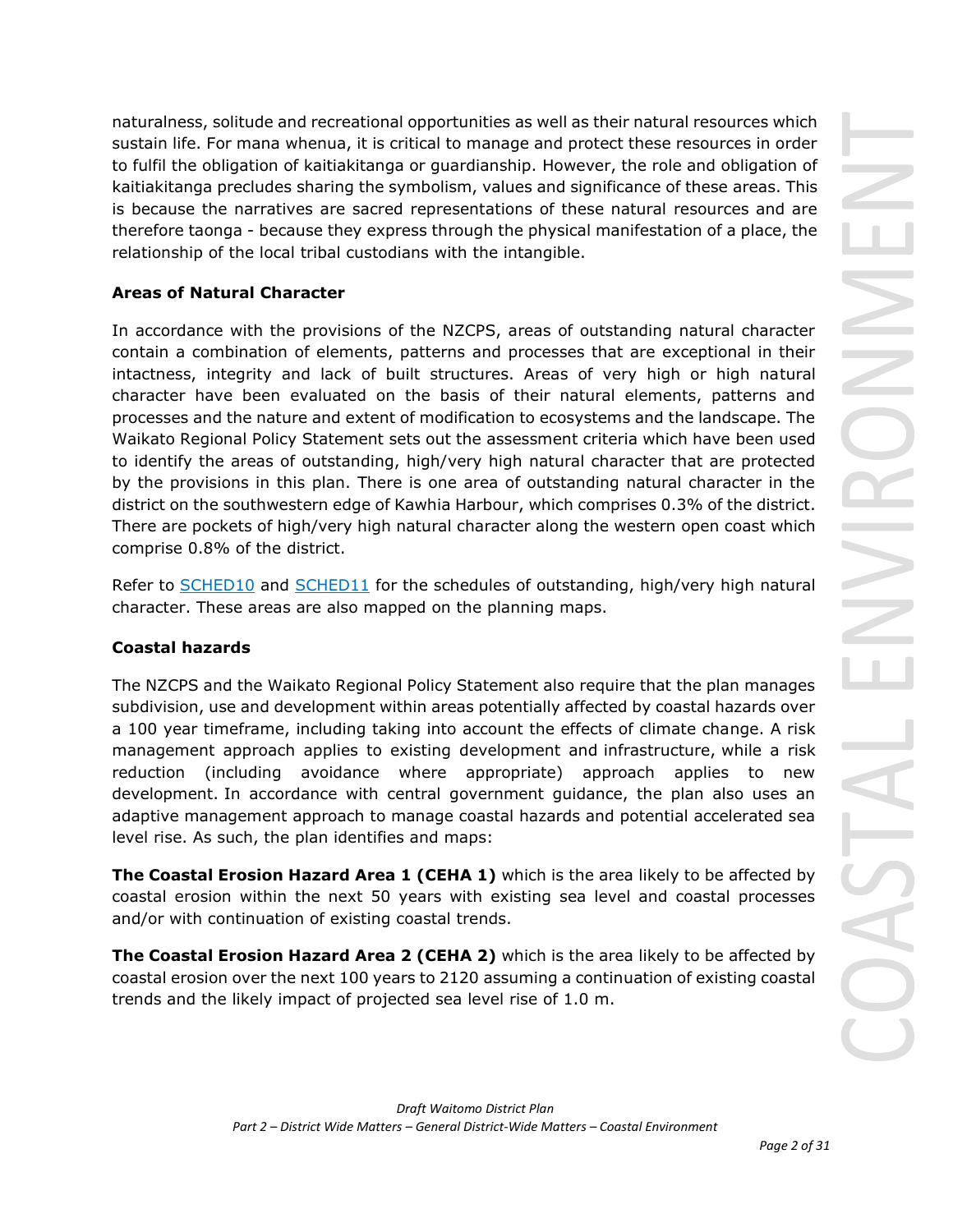**The Coastal Flood Hazard Area (CFHA)** which is the extent of land likely to be vulnerable in a rare extreme storm surge event, including the effect of a projected sea level rise (1.0 m to 2120). In Awakino, Marokopa and Kiritehere, the upstream area is also the 1% AEP floodplain. In Kiritihere and Marokopa, a simplified 2D model is employed to identify these areas and in Awakino the area is estimated in part, by referencing to the downstream floodplain extent and extending this upstream.

Outside of these identified coastal hazard areas, specific provisions are contained in this chapter which manage buildings located adjacent to the open coast, within Kawhia Harbour and adjacent to a river in the coastal marine area. These provisions are particularly applicable to the townships of Kinohaku and Te Maika where there are no coastal hazard areas identified. This plan also commences the long-term process of transitioning away from hard protection structures in the coastal environment. Seawalls located landward of the coastal marine area - mean high water springs, now require a resource consent where they are protecting private and public property.

# **Objective and policies - Coastal environment**

*Refer also to the relevant objectives and policies in Part 2 District - Wide Matters and Part 3 - Area Specific Matters*

- **CE-O1.** Ensure that activities in the coastal environment are appropriate in relation to its level of natural character and promote enhancement, restoration and rehabilitation of natural character.
- **CE-P1.** When considering the appropriateness of subdivision, land use or development activities, ensure the natural character qualities of the coastal environment are preserved by:
	- 1. Encouraging any new activities to consolidate within and around existing developments or in locations where the natural character values have already been compromised; and
	- 2. Avoiding the sprawl of development along the coastline; and
	- 3. Assessing the functional necessity of the activity being located in the coastal environment; and
	- 4. Recognising the potential for restoration, rehabilitation or enhancement of natural character to mitigate the adverse effects of an activity; and
	- 5. Ensuring sufficient development setbacks are in place; and
	- 6. Ensuring any earthworks in close proximity to the coastline are restricted to limited activities and where other earthworks are proposed, ensure they are small scale and are designed and located to minimise effects on the coastal environment; and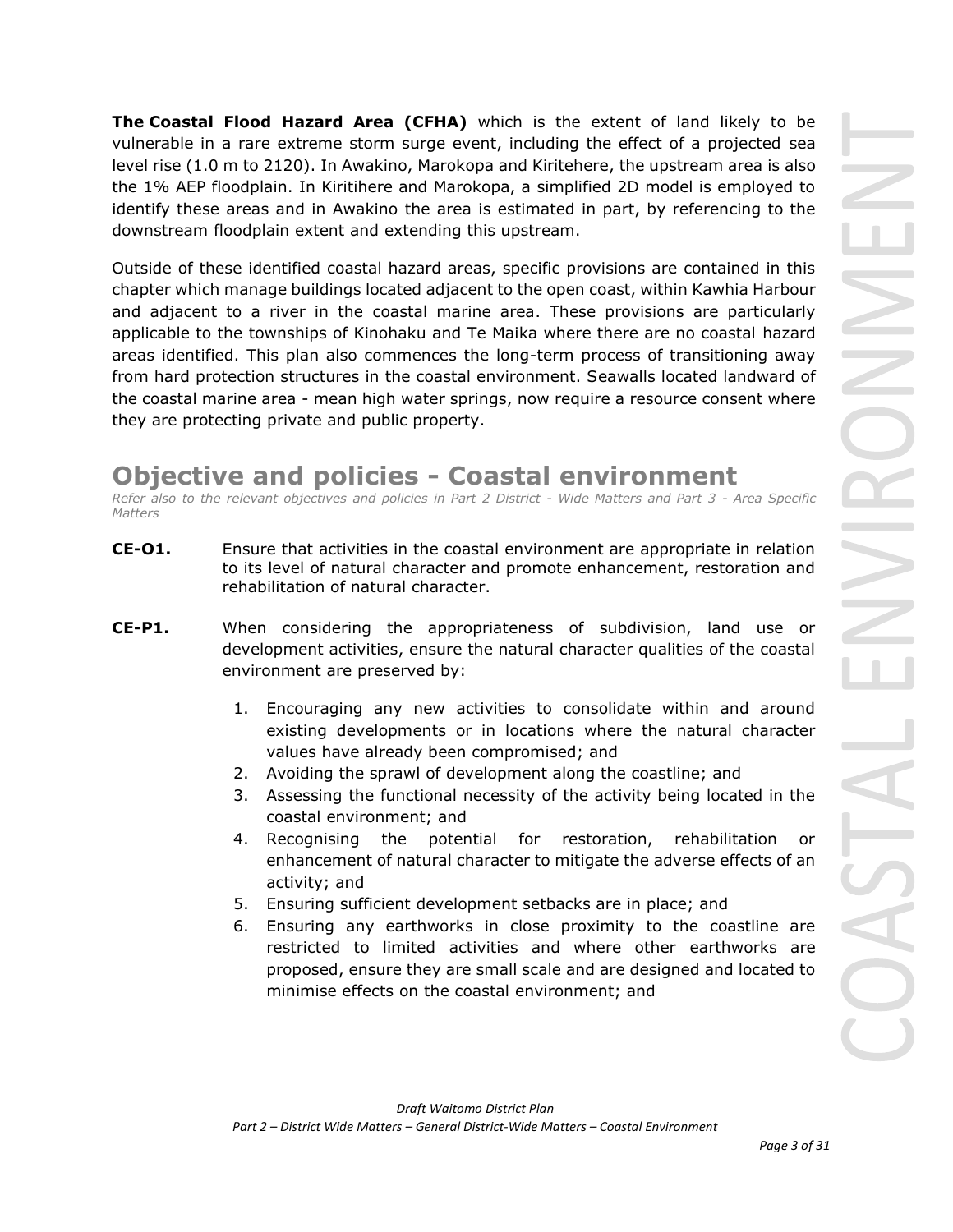- 7. Avoiding significant adverse effects of subdivision, use and development where it would damage, diminish or compromise natural character or public access to the coastline; and
- 8. Allowing for seawall maintenance and repair and enabling seawalls where they protect public infrastructure; and
- 9. Encouraging alternatives to hard protection structures; and
- 10. Avoiding activities that damage the stability of coastal dune systems; and
- 11. Avoiding developments in locations that are of significance to mana whenua; and
- 12. Ensuring that activities are carried out in a way that maintains or enhances water quality in the coastal environment; and
- 13. Providing for the continued operation of lawfully established farming activities; and
- 14. Recognising and protecting the following natural elements, patterns, processes and experiential qualities which contribute to natural character of the coastal environment:
	- (i) Areas in their natural states or close to their natural state; and
	- (ii) Coastal landforms and landscapes; and
	- (iii) Coastal physical processes, including the movement of water and sediment; and
	- (iv) Biodiversity; and
	- (v) Biological processes and patterns; and
	- (vi) Water flows and levels, and water quality; and
	- (vii) The experience of the above elements, patterns and processes.
- **CE-P2.** Maintain and enhance public access to the coastline by:
	- 1. Encouraging the provision of public walkways, cycleways and beach access points and the provision of park furniture at these access points as appropriate; and
	- 2. Encourage the development of public access points in locations indicated in the Mokau town concept plan; and
	- 3. Encouraging the provision of esplanade reserves and/or esplanade strips along the coastline, particularly in settlements; and
	- 4. Directing activities that would compromise the use of, or opportunity to create public beach access points to mitigate any potential adverse effects; and
	- 5. Encouraging new public beach access points only where they do not compromise the natural character of the coastline, or adversely affect the habitats of indigenous species or the values of scheduled sites or features.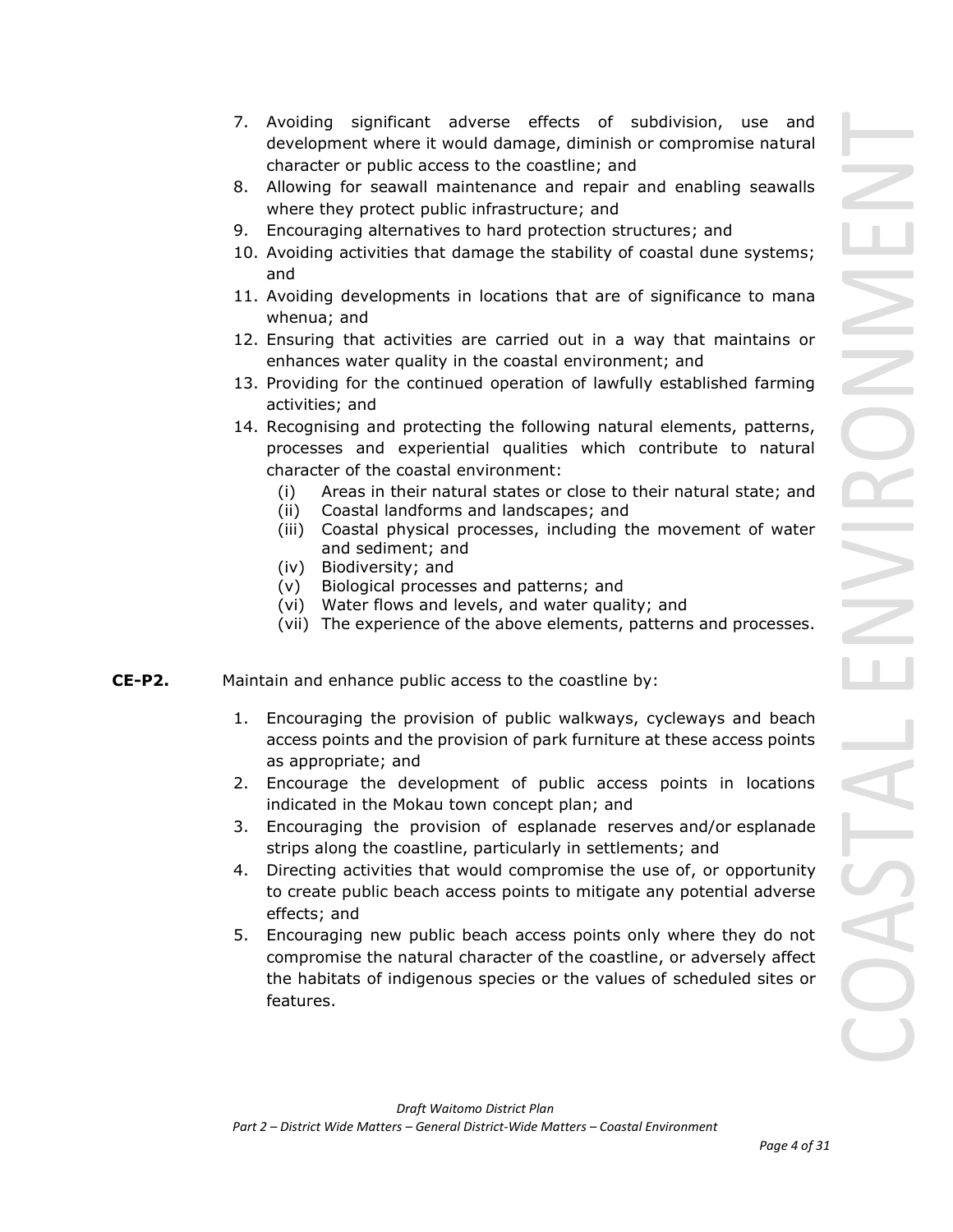- **CE-P3.** Protect indigenous biodiversity, including significant natural areas, located in the coastal environment overlay by:
	- 1. Avoiding adverse effects on:
		- (i) Areas containing nationally significant examples of indigenous flora or fauna community types; and
		- (ii) Areas set aside for full or partial protection of indigenous biological diversity under other legislation; and
		- (iii) Indigenous ecosystems and vegetation types that are threatened in the coastal environment, or are naturally rare; and
		- (iv) Habitats of indigenous species where the species are at the limit of their natural range, or are naturally rare;
	- 2. Avoiding significant adverse effects and avoiding, remedying or mitigating any other adverse effect from activities on:
		- (i) Areas of predominately indigenous vegetation in the coastal environment; and
		- (ii) Habitats in the coastal environment that are important during the vulnerable life stages of indigenous species; and
		- (iii) Indigenous habitats and ecosystems that are unique to the coastal environment and vulnerable to modification and the impacts of climate change, including estuaries, lagoons, coastal wetlands, dunelands and dune lakes, intertidal zones, rocky reef systems, seagrass and saltmarsh; and
		- (iv) Habitats of indigenous species that are important for recreational, commercial, traditional or cultural purposes; and
		- (v) Ecological corridors, areas and routes important to indigenous and migratory species;
	- 3. Maintaining or enhancing:
		- (i) The habitats of wading/coastal birds including breeding, feeding, roosting sites; and
		- (ii) Whitebait spawning areas;
	- 4. Recognising that adverse effects on indigenous biodiversity within the coastal environment are cumulative and controlling these adverse effects to protect and enhance indigenous biodiversity.
- **CE-P4.** Protecting the functioning and stability of natural physical processes by encouraging both planting and retirement of land along the coastal margins.
- **CE-P5.** Controlling activities in the coastal environment which would result in:
	- 1. An increased threat from animal and plant pests; and/or
	- 2. An increase in noise, visual and physical disturbance adversely affecting indigenous species; and/or
	- 3. Significant adverse effects on natural character; and/or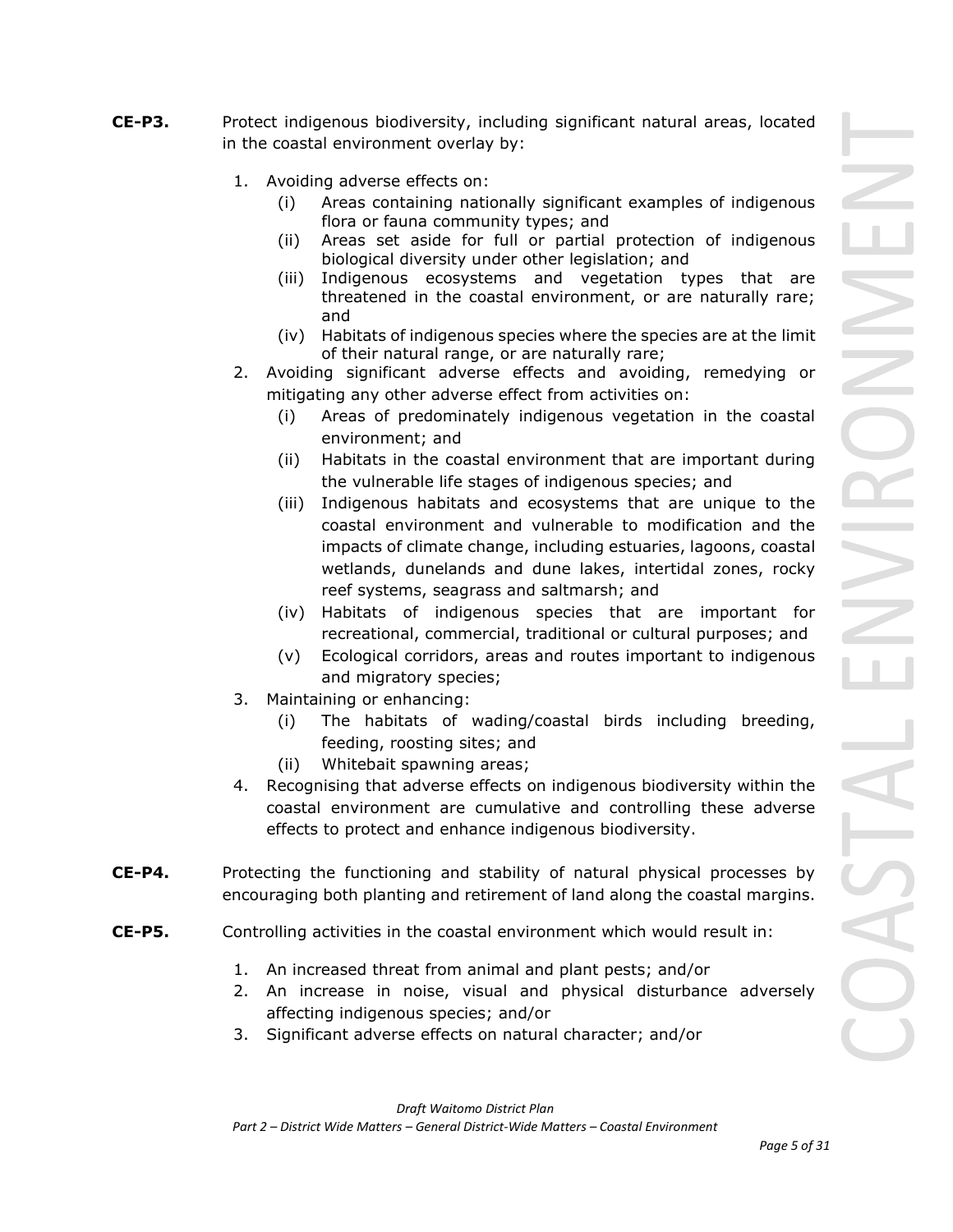4. Adverse effects on the cultural values and spiritual relationships of mana whenua.

## **Objectives and policies - Natural character**

*Refer also to the relevant objectives and policies in Part 2 District - Wide Matters and Part 3 - Area Specific Matters*

- **CE-O2.** The values and character of the areas of outstanding natural character identified in [SCHED10](javascript:void(0)) are recognised and protected from inappropriate subdivision, use and development.
- **CE-O3.** Recognise, protect and enhance the qualities and values of the high and very high natural character areas identified in [SCHED11.](javascript:void(0))
- **CE-O4.** Ensure that the cultural and spiritual relationships of Māori with areas of outstanding, high and very high natural character are appropriately considered as part of subdivision, use and development activities.
- **CE-O5.** Provide for identified activities assessed as appropriate within areas of outstanding, very high and high natural character.
- **CE-P6.** Ensure the values and character of the areas of outstanding natural character are protected by:
	- 1. Avoiding the establishment of communities or clusters of buildings; and
	- 2. Avoiding the erection of buildings, structures and infrastructure. Where this is not practicable, ensuring the location, materials, colour and grouping of buildings, structures and infrastructure avoids adverse effects on the values and character of areas of outstanding natural character; and
	- 3. Avoiding earthworks. Where this is not practicable, ensuring any earthworks are minimised and integrate with the existing landform to preserve the values and character of areas of outstanding natural character; and
	- 4. Avoiding any activity, particularly structures, where this will adversely affect areas of outstanding natural character; and
	- 5. Avoiding developments in locations that are of significance to mana whenua; and
	- 6. Avoiding or minimising the removal of indigenous vegetation; and
	- 7. Avoiding mineral prospecting and quarrying activities; and
	- 8. Avoiding plantation forestry.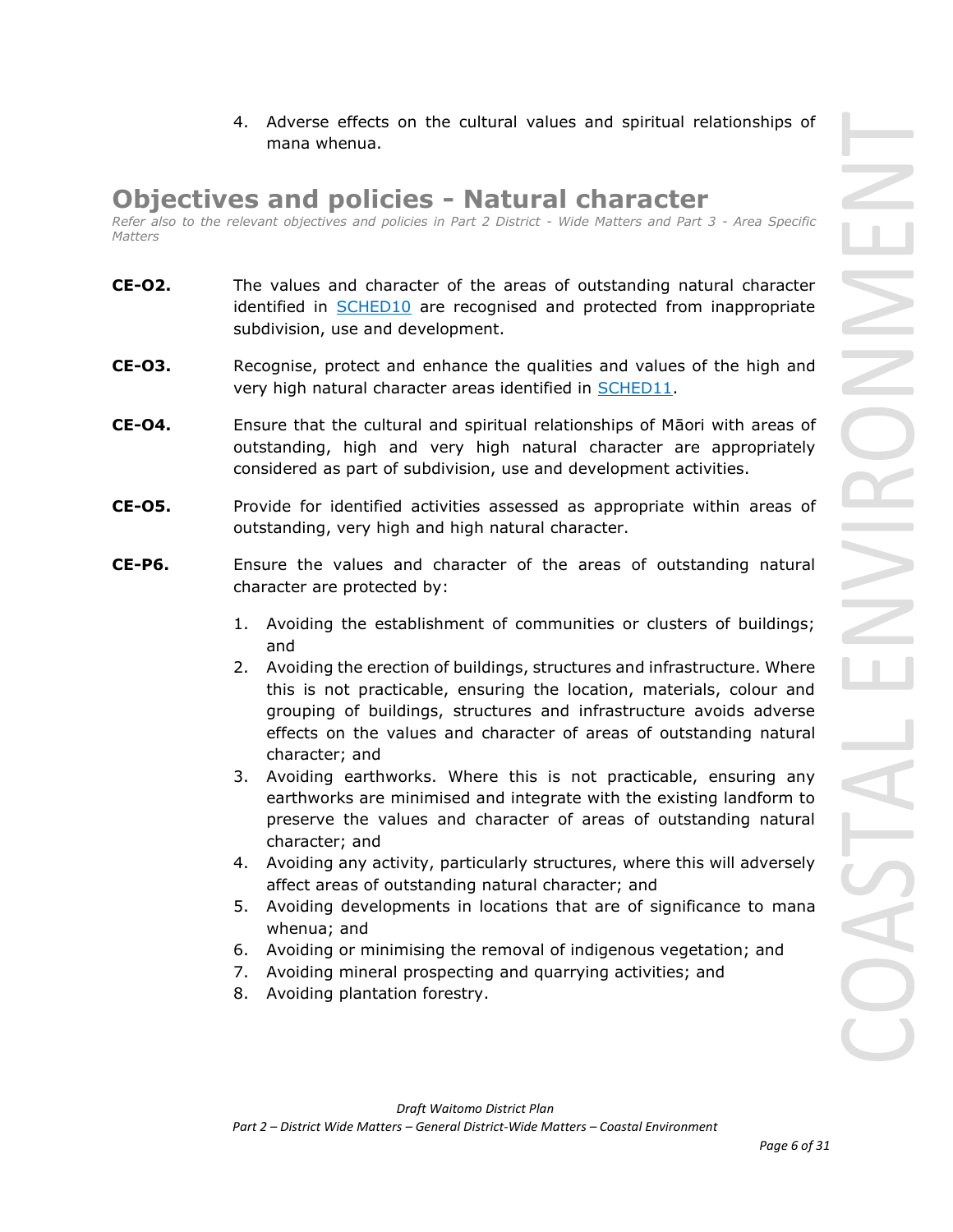- **CE-P7.** Protect and enhance the qualities and values of high and very high natural character areas by:
	- 1. Ensuring that the effects of any activity which could compromise the qualities and values of the areas of high and very high natural character are avoided; and
	- 2. Ensuring that buildings, structures and infrastructure are integrated into areas of high and very high natural character to minimise any visual impacts; and
	- 3. Managing the adverse effects of earthworks for buildings, driveways and farm tracks so as to avoid adverse effects that detract from the qualities and values of areas of high and very high natural character; and
	- 4. Avoiding developments in locations that are of significance to mana whenua; and
	- 5. Minimising the removal of indigenous vegetation; and
	- 6. Avoiding the adverse effects of quarrying activities; and
	- 7. Providing for plantation forestry only where there is a clear and ongoing land stability benefit and the ensuing operations avoid detracting from the qualities and values of areas of high and very high natural character.
- **CE-P8.** Provide flexibility when considering the development of land returned under Te Tiriti o Waitangi settlements and multiple owned Māori land located in areas of outstanding, high and very high natural character by:
	- 1. Evaluating the extent to which the development enables the relationship of mana whenua with their ancestral lands and the exercise of kaitiakitanga; and
	- 2. Evaluating the extent to which positive economic, social and cultural benefits are achieved for mana whenua now and into the future; and
	- 3. Taking into account the requirement to avoid adverse effects on the values and character of areas of outstanding, high and very high natural character.
- **CE-P9.** Provide for the appropriate use of natural resources, including land and water, within areas of outstanding, high and very high natural character by:
	- 1. Providing for Māori cultural and customary uses of natural resources; and
	- 2. Allowing for limited vegetation removal for the purposes of conservation activities; and

*Draft Waitomo District Plan*

*Part 2 – District Wide Matters – General District-Wide Matters – Coastal Environment*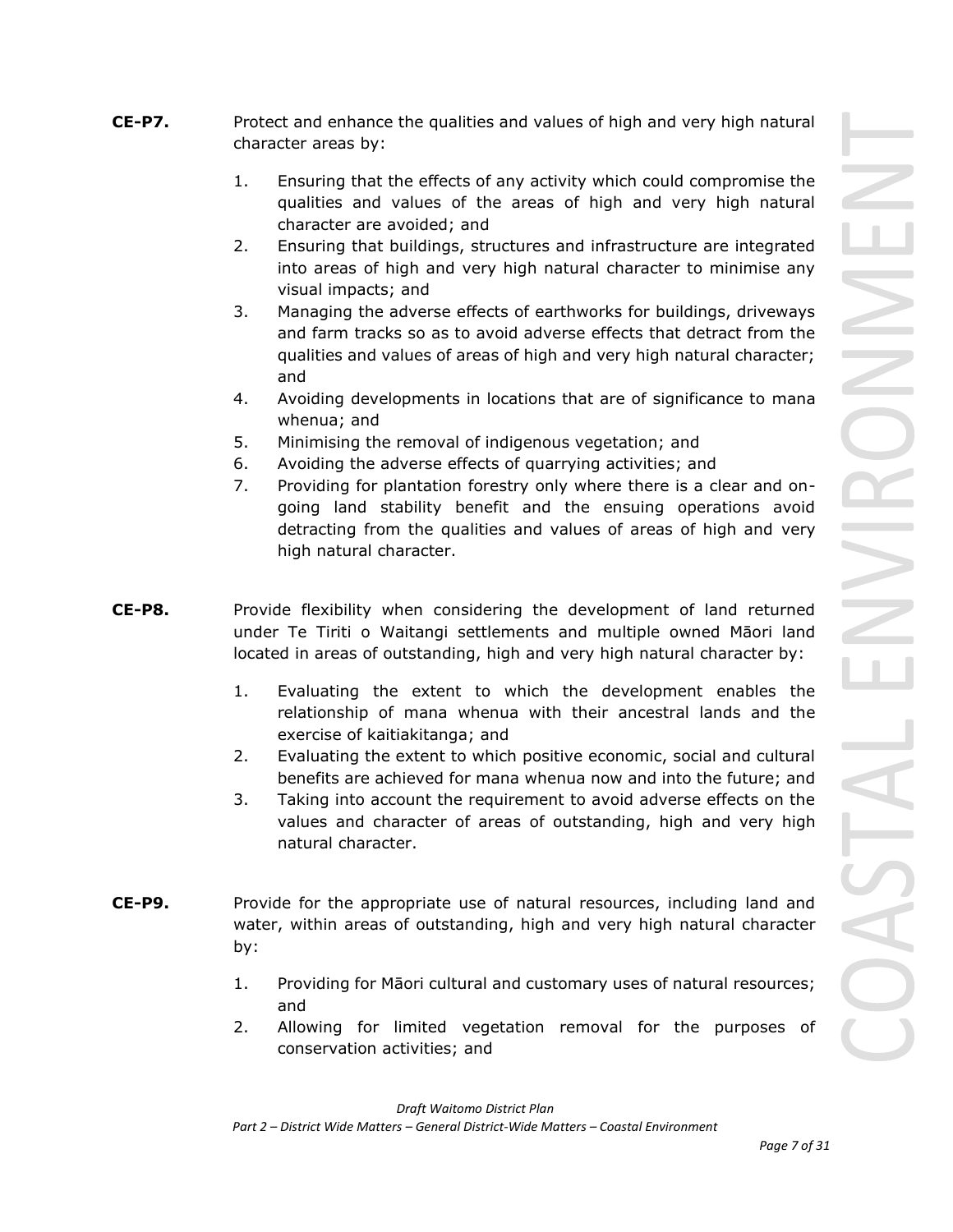- 3. Allowing for limited vegetation removal for scientific purposes; and
- 4. Allowing for limited earthworks and vegetation removal for the purposes of track maintenance and establishment of fence lines.

# **Objectives and policies - Coastal hazards**

*Refer also to the relevant objectives and policies in Part 2 District - Wide Matters and Part 3 - Area Specific Matters*

- **CE-O6.** Ensure that coastal communities are resilient to the risks that natural hazards pose on people, property, infrastructure and the environment by providing for subdivision, use and development of land only where these risks are avoided or appropriately mitigated.
- **CE-O7.** Avoid new subdivision, use and development in coastal hazard areas where it will increase the risk to or vulnerability of people or communities.
- **CE-O8.** Where new development is proposed in coastal hazard areas, require that site-specific coastal hazard assessments are undertaken and ensure that development which would increase risk to people's safety and property, is avoided.
- **CE-O9** Manage land use to minimise the potential adverse effects of climate change.
- **CE-P10.** Outside coastal hazard areas on land adjoining the open coast, Kawhia harbour or any river in the coastal marine area, ensure buildings are set back from the coastal edge and are not constructed unless:
	- 1. The natural hazard risk has been appropriately identified and assessed; and
	- 2. The natural hazard risk can be adequately avoided, remedied or mitigated; and
	- 3. The building does not transfer or exacerbate risk to adjoining properties.
- **CE-P11.** Avoid locating new development in Coastal Erosion Hazard Area 1 unless it cannot be reasonably located elsewhere and an agreed adaptive management plan is in place to reduce the risk to people's safety and property.
- **CE-P12.** Avoid locating new subdivision, use and development in Coastal Erosion Hazard Area 1 where this creates a demand for new hard protection structures in order to reduce the risk from natural hazards to acceptable levels.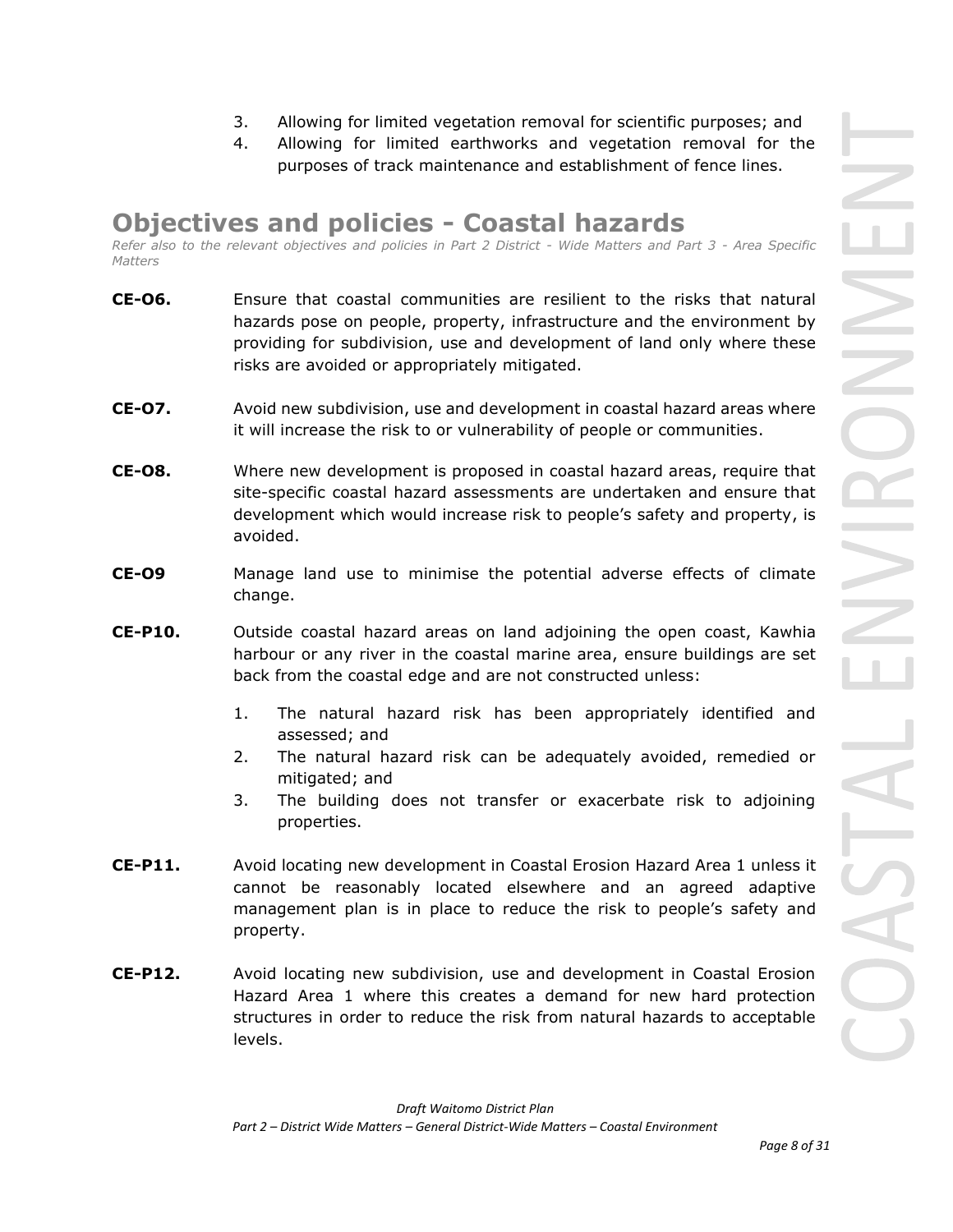- **CE-P13.** Reduce the risk to people's safety and the potential for damage to buildings located in the Coastal Erosion Hazard Area 2 by:
	- 1. Only permitting small relocatable accessory buildings or farm buildings which do not have a floor; and
	- 2. Consenting a building only where its design ensures the risk of material damage during an coastal erosion event is minimised; and
	- 3. Encouraging all buildings to be relocatable; and
	- 4. Where a building is not readily relocatable, requiring an agreed adaptive management plan, which includes triggers for adaptation of the building and/or its demolition and removal of associated infrastructure; and
	- 5. Ensuring new development is set back from the coastal edge, unless there is a functional or operational need to locate there.
- **CE-P14.** Reduce the risk to people's safety and the potential for damage to buildings located in the Coastal Flood Hazard Area by:
	- 1. Only permitting small relocatable accessory buildings used for nonhabitable purposes or farm buildings which do not have a floor; and
	- 2. Consenting a building only where its design ensures it is not likely to suffer material damage during an inundation event or the risk from inundation can be otherwise avoided, remedied or mitigated; and
	- 3. Where the building houses a sensitive activity, requiring that it is relocatable; and
	- 4. Requiring minimum floor levels and a freeboard suitable to the setting that will provide protection from flooding during an extreme coastal inundation event, including 1.0 m of sea level rise; or
	- 5. Ensuring any new building can readily lifted and suitable triggers for future lifting are clearly identified.
- **CE-P15.** Provide for the relocation of existing buildings to a safer position on the same site or outside of a Coastal Hazard Area.
- **CE-P16.** Manage earthworks, excavation and filling of land within Coastal Hazard Areas by:
	- 1. Restricting the volume, depth and height of earthworks to avoid exacerbating or intensifying existing coastal hazards or generating the potential for new coastal hazards to arise; and
	- 2. Ensuring land disturbance activities which require a resource consent are designed and supervised by an appropriately qualified and experienced coastal scientist or coastal engineer; and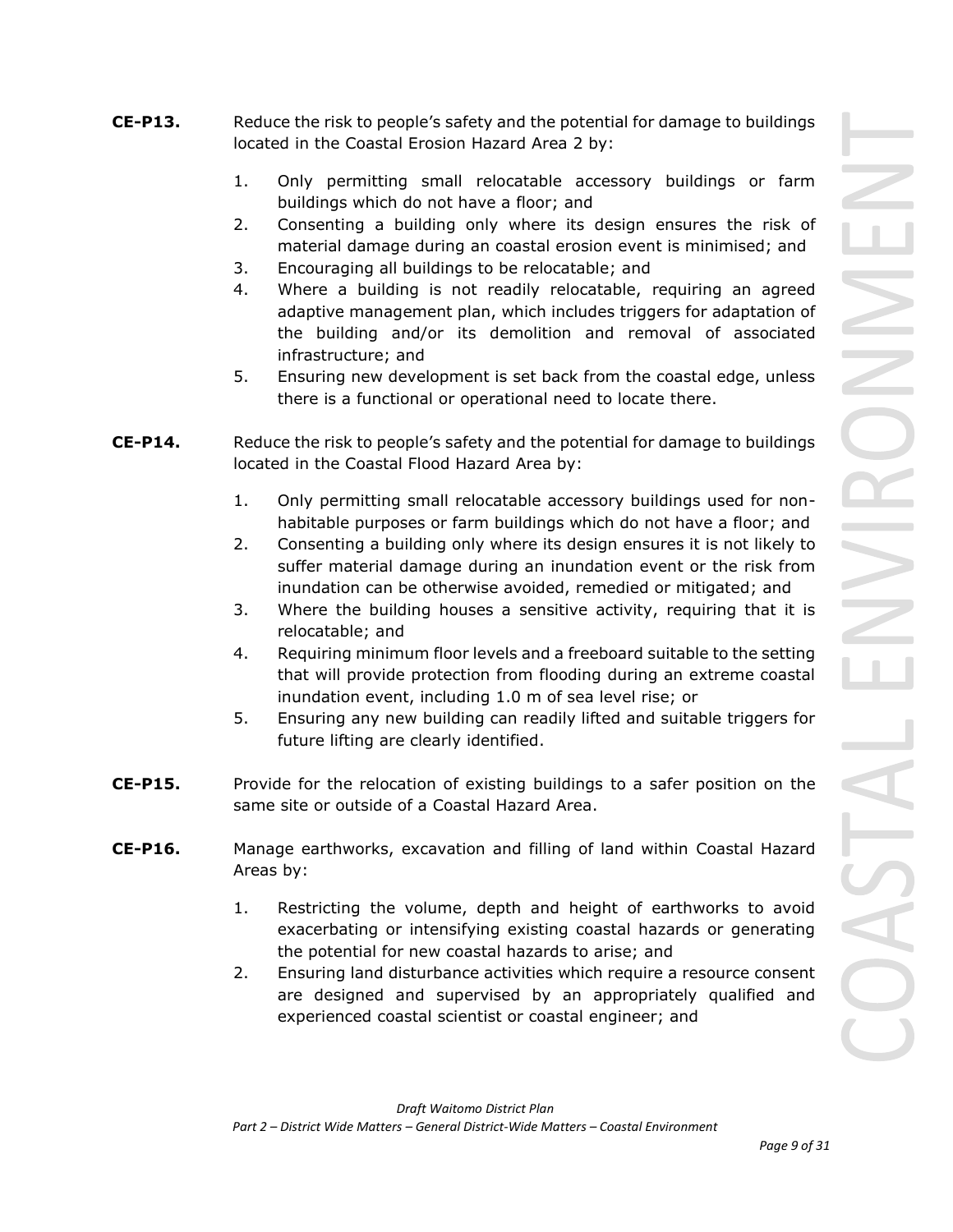- 3. In the Coastal Flood Hazard Area, ensuring that the potential adverse effects of land disturbance activities on flood storage capacity, overland flows and run-off volumes on surrounding properties and infrastructure, are avoided or mitigated.
- **CE-P17.** Provide for the restoration of coastal ecosystems by local authorities. Where private organisations or individuals wish to undertake restoration works, ensure the values of the area are protected by requiring that the works are designed and supervised by an appropriately qualified and experienced coastal scientist or coastal engineer.
- **CE-P18.** Where new hazard mitigation measures are required to protect people, property, infrastructure or the environment from the risk of coastal hazards, as far as practicable natural buffers and soft hazard protection works must be used in preference to hard protection structures.
- **CE-P19.** Where new hard protection structures or extension/alteration of existing hard protection structures has been determined to be the best practicable option at a site then:
	- 1. As far as practicable, hard protection structures must be designed, scaled and located to avoid adverse effects such as a reduction in beach width, adverse impacts on public beach amenity or on public access to and along the coast; and
	- 2. Hard protection structures and works must not transfer or increase risk to other people, property, infrastructure, the natural environment or scheduled features or sites; and
	- 3. Where new hard protection structures are required, an agreed adaptive management strategy must be in place to manage coastal hazards; and
	- 4. New hard protection structures and works necessary to protect public infrastructure from coastal hazards must have a public and/or environmental benefit at a regional or national scale; and
	- 5. Where the public and/or environmental benefit is at a district scale the economic, social and environmental benefits of new hard protection structures and works necessary to protect public infrastructure from coastal hazards, must outweigh costs.
- **CE-P20.** Protect, maintain and restore natural coastal features including natural ponding areas, coastal dunes, intertidal areas, wetlands, waterbody margins, riparian/coastal vegetation and floodways, particularly where these provide a natural defence against the effects of natural hazards and sea level rise.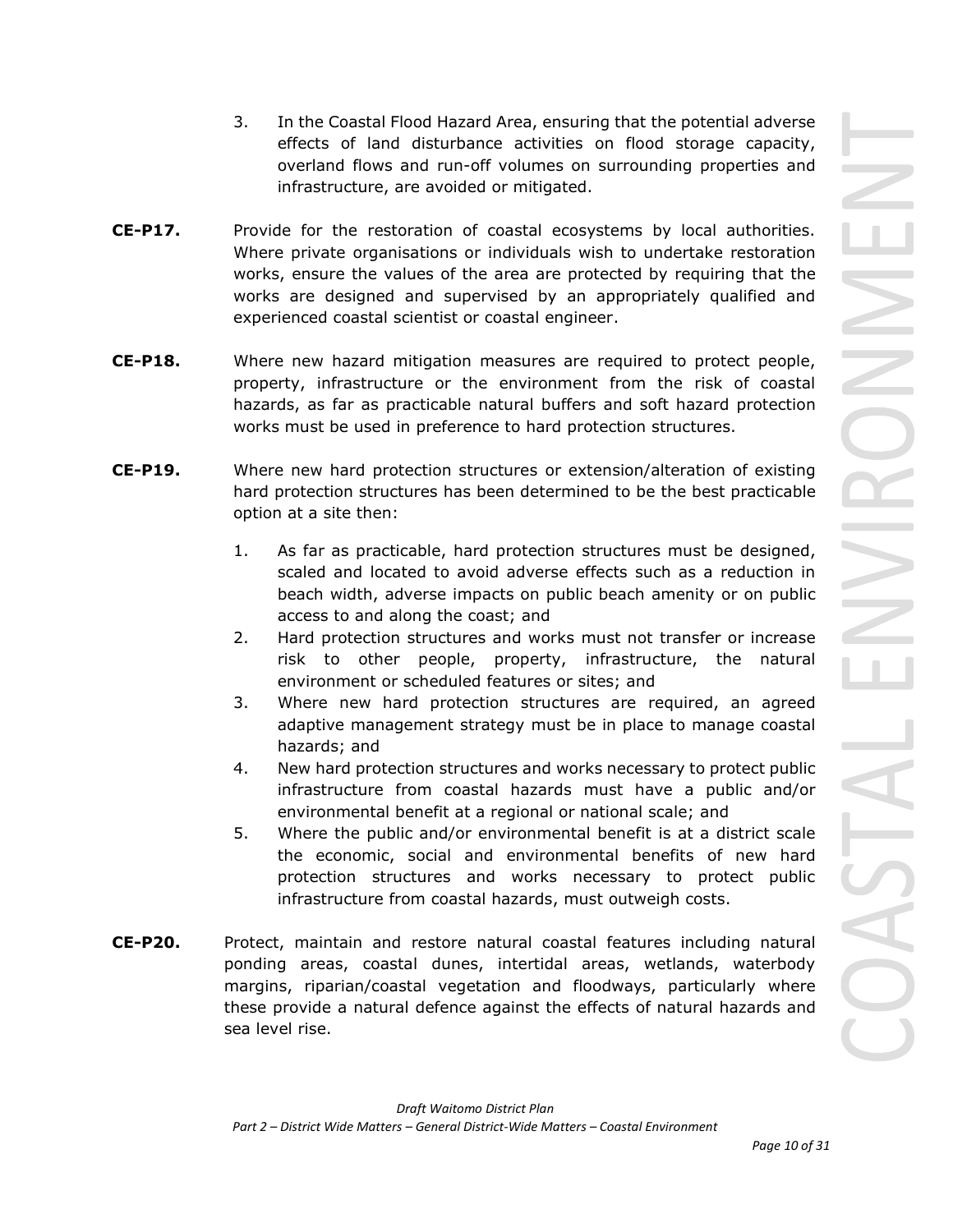- **CE-P21.** So that communities can better respond to and recover from natural hazard events, enable access to information about coastal hazards through:
	- 1. The provision of natural hazard technical information and mapping on the Council's website, the Waikato Regional Council Hazards Portal, this district plan and accompanying planning maps; and
	- 2. The provision of education, provision of information and community engagement; and
	- 3. Alignment with the work of other agencies including Iwi Authorities and the Waikato Regional Council.
	- 4. Awareness and use of information and methods contained in Community Response Plans.
- **CE-P22.** Increase resilience to the projected effects of climate change by:
	- 1. Requiring assessment for new development where relevant, that provides for a projected increase in sea level, as determined by national guidance, but being not less than 1 m by 2120; and
	- 2. Facilitating community discussion on adaptive pathways to manage the risks associated with climate change and incorporating them, where appropriate, into the district plan through plan changes; and
	- 3. Adopting a precautionary approach towards new subdivision, use and development where this may have potentially significant or irreversible adverse effects, but there is incomplete or uncertain information; and
	- 4. Providing sufficient setbacks from the coastal edge when assessing new development; and
	- 5. Protecting natural ecosystems, including opportunities for the inland migration of coastal habitats; and
	- 6. Protecting the ability of natural defences to provide natural hazard mitigation.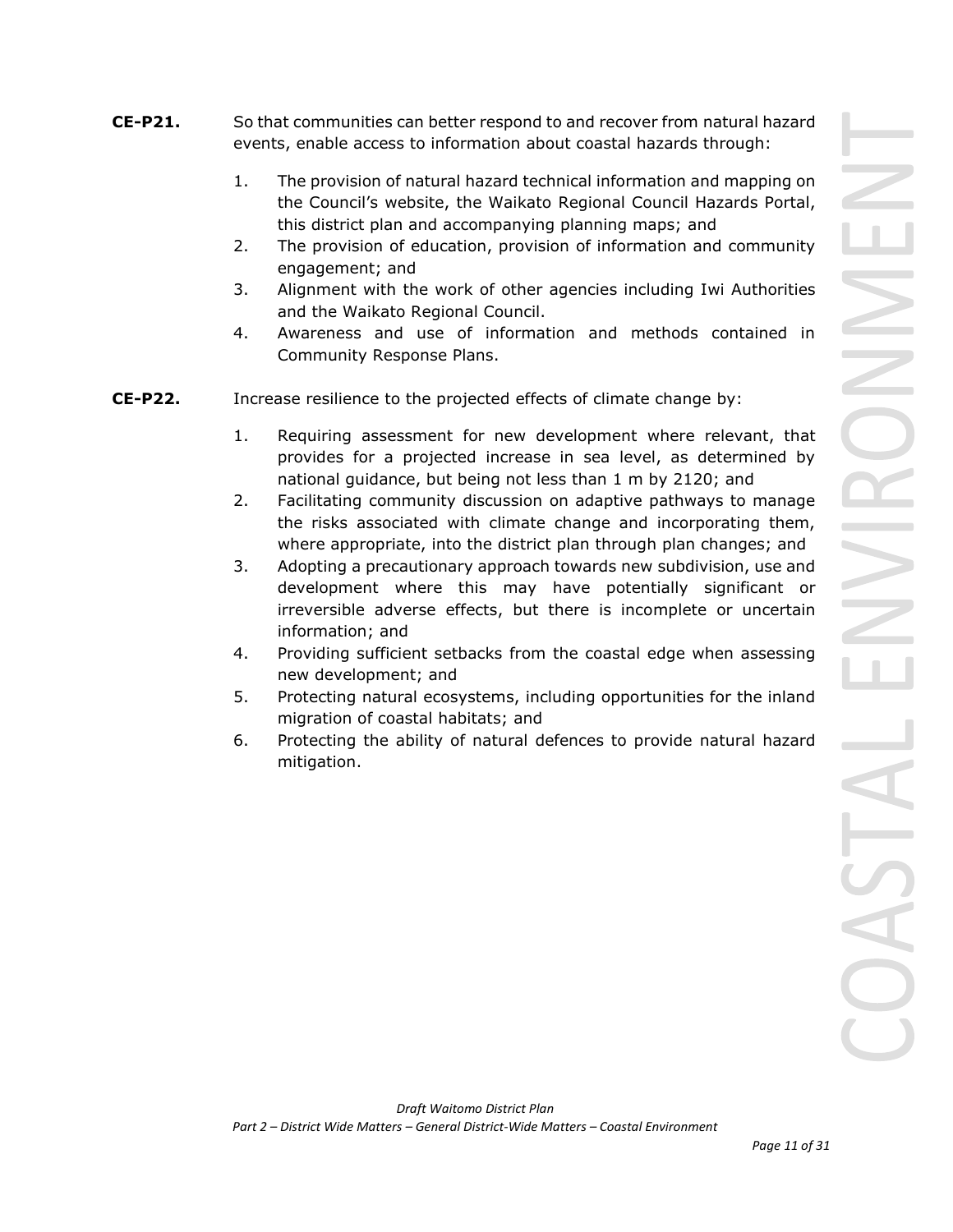# **Rules**

The rules that apply to activities in the coastal environment and to coastal hazards are contained in the tables listed below. To undertake any activity, it must comply with all the rules listed in:

- CE Table 1 Activities Rules; and
- CEH Table 1 Activities Rules; and
- CEH Table 2 Activities Rules; and
- Any relevant provision in Part 2 District-Wide Matters; and
- Any relevant provision in Part 3 Area Specific Matters;

Where an activity breaches more than one rule, the most restrictive status shall apply to the activity.

Refer to [Part 1](javascript:void(0)) - How the Plan Works for an explanation of how to use this Plan, including activity status abbreviations.

*Note: Where an activity is not provided for in this table, see the applicable provisions in the underlying zone or district wide chapter.*

*Note: To assist landowners who have more than one overlay, scheduled feature or site on their property, the natural environment values index on the website provides an overview and guide of the plan's provisions.*

# **Coastal environment - natural character**

## **CE - Table 1 – Activities Rules**

**Buildings** 

|             |                                                                                                                                     | The rules apply to all zones                 | The rules apply to all zones<br>except the rural production<br>zone |
|-------------|-------------------------------------------------------------------------------------------------------------------------------------|----------------------------------------------|---------------------------------------------------------------------|
| <b>Rule</b> | Areas of outstanding<br>natural character                                                                                           | Areas of high/very high<br>natural character | <b>Coastal environment</b>                                          |
| $CE-R1.$    | Any building that is less than or equal to 5 m in height and/or less than or equal to 30<br>$m2$ in size.                           |                                              |                                                                     |
|             | <b>DIS</b>                                                                                                                          | <b>PER</b>                                   | <b>PER</b>                                                          |
| $CE-R2.$    | Any building that is less than or equal to 5 m in height and/or greater than 30 $m2$ but<br>less than or equal to 100 $m2$ in size. |                                              |                                                                     |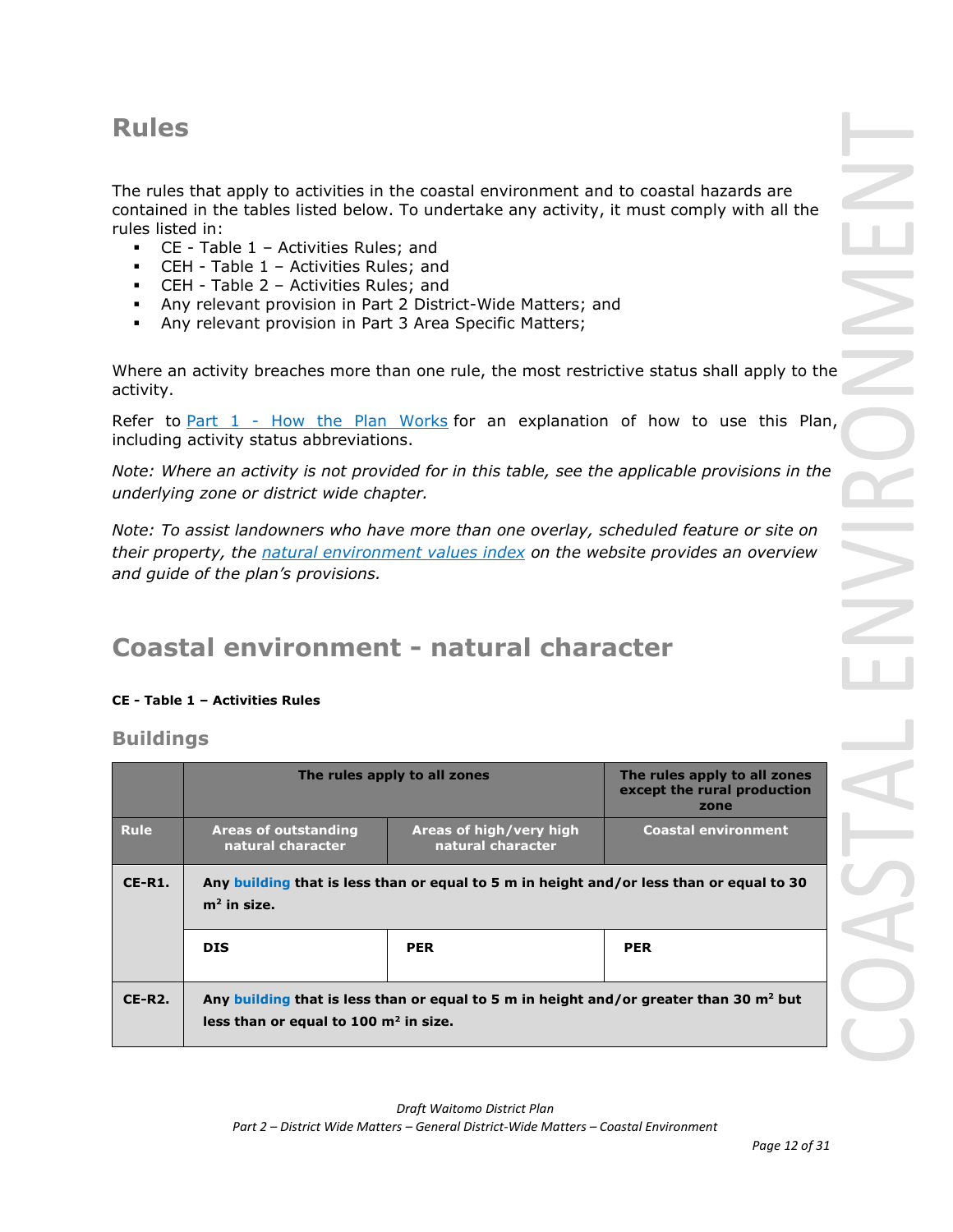|             | The rules apply to all zones                                                                                                                                                                                                                                                                                                                                                                                     | The rules apply to all zones<br>except the rural production<br>zone                               |                            |  |
|-------------|------------------------------------------------------------------------------------------------------------------------------------------------------------------------------------------------------------------------------------------------------------------------------------------------------------------------------------------------------------------------------------------------------------------|---------------------------------------------------------------------------------------------------|----------------------------|--|
| <b>Rule</b> | <b>Areas of outstanding</b><br>natural character                                                                                                                                                                                                                                                                                                                                                                 | Areas of high/very high<br>natural character                                                      | <b>Coastal environment</b> |  |
|             | <b>NC</b>                                                                                                                                                                                                                                                                                                                                                                                                        | <b>RDIS</b>                                                                                       | <b>PER</b>                 |  |
|             |                                                                                                                                                                                                                                                                                                                                                                                                                  | Where the activity status is RDIS, the matters over which discretion is restricted are:           |                            |  |
|             |                                                                                                                                                                                                                                                                                                                                                                                                                  | (a) Whether the location and scale of the building detracts from the landscape; and               |                            |  |
|             | (b) Whether the grouping of buildings detracts from the landscape; and                                                                                                                                                                                                                                                                                                                                           |                                                                                                   |                            |  |
|             | (c) The extent to which the building extends above a ridgeline or coastal headland or dominates<br>a landscape; and                                                                                                                                                                                                                                                                                              |                                                                                                   |                            |  |
|             |                                                                                                                                                                                                                                                                                                                                                                                                                  | (d) Whether the colour and materials integrate the building into the wider landscape; and         |                            |  |
|             | (e) Whether the building uses low reflectivity glass and building form to minimise reflectivity; and                                                                                                                                                                                                                                                                                                             |                                                                                                   |                            |  |
|             | (f)                                                                                                                                                                                                                                                                                                                                                                                                              | Whether the building is setback from riparian and coastal margins; and                            |                            |  |
|             | (g) The location, timing of construction, design and density of soil disturbance and vegetation<br>removal activities; and                                                                                                                                                                                                                                                                                       |                                                                                                   |                            |  |
|             |                                                                                                                                                                                                                                                                                                                                                                                                                  | (h) Any measures necessary to rehabilitate the land following the completion of the activity; and |                            |  |
|             | The protection of existing vegetation and/or mitigation/enhancement planting to assist the<br>(i)<br>visual integration of built form; and<br>Effects on the relationship of mana whenua and their culture and traditions with the site and<br>(i)<br>any wāhi tapu or other taonga affected by the activity; and<br>(k) Measures to avoid, remedy or mitigate adverse effects of the building on the landscape. |                                                                                                   |                            |  |
|             |                                                                                                                                                                                                                                                                                                                                                                                                                  |                                                                                                   |                            |  |
|             |                                                                                                                                                                                                                                                                                                                                                                                                                  |                                                                                                   |                            |  |
|             |                                                                                                                                                                                                                                                                                                                                                                                                                  |                                                                                                   |                            |  |
|             |                                                                                                                                                                                                                                                                                                                                                                                                                  |                                                                                                   |                            |  |
| $CE-R3.$    |                                                                                                                                                                                                                                                                                                                                                                                                                  | Any building that is greater than 5 m but less than or equal to 8 m in height and/or              |                            |  |
|             |                                                                                                                                                                                                                                                                                                                                                                                                                  | greater than 100 m <sup>2</sup> but less than or equal to 300 m <sup>2</sup> in size.             |                            |  |
|             | <b>NC</b><br><b>DIS</b><br><b>PER</b>                                                                                                                                                                                                                                                                                                                                                                            |                                                                                                   |                            |  |
| $CE-R4.$    | Any building that is greater than 8 m in height and/or greater than 300 $m2$ in size.                                                                                                                                                                                                                                                                                                                            |                                                                                                   |                            |  |
|             |                                                                                                                                                                                                                                                                                                                                                                                                                  |                                                                                                   |                            |  |
|             | NC                                                                                                                                                                                                                                                                                                                                                                                                               | DIS                                                                                               | <b>RDIS</b>                |  |
|             |                                                                                                                                                                                                                                                                                                                                                                                                                  | Where the activity status is RDIS, the matters over which discretion is restricted are:           |                            |  |
|             |                                                                                                                                                                                                                                                                                                                                                                                                                  | (a) Whether the location and scale of the building detracts from the coastal environment; and     |                            |  |
|             |                                                                                                                                                                                                                                                                                                                                                                                                                  | (b) The extent to which the building extends above a ridgeline or coastal headland; and           |                            |  |
|             | (C)                                                                                                                                                                                                                                                                                                                                                                                                              | Whether the colour and materials integrate the building into the wider landscape; and             |                            |  |
|             | (d)                                                                                                                                                                                                                                                                                                                                                                                                              | Whether the building uses low reflectivity glass and building form to minimise reflectivity; and  |                            |  |
|             | (e)                                                                                                                                                                                                                                                                                                                                                                                                              | Whether the building is setback from riparian and coastal margins; and                            |                            |  |

COASTAL ENVIRONIMEN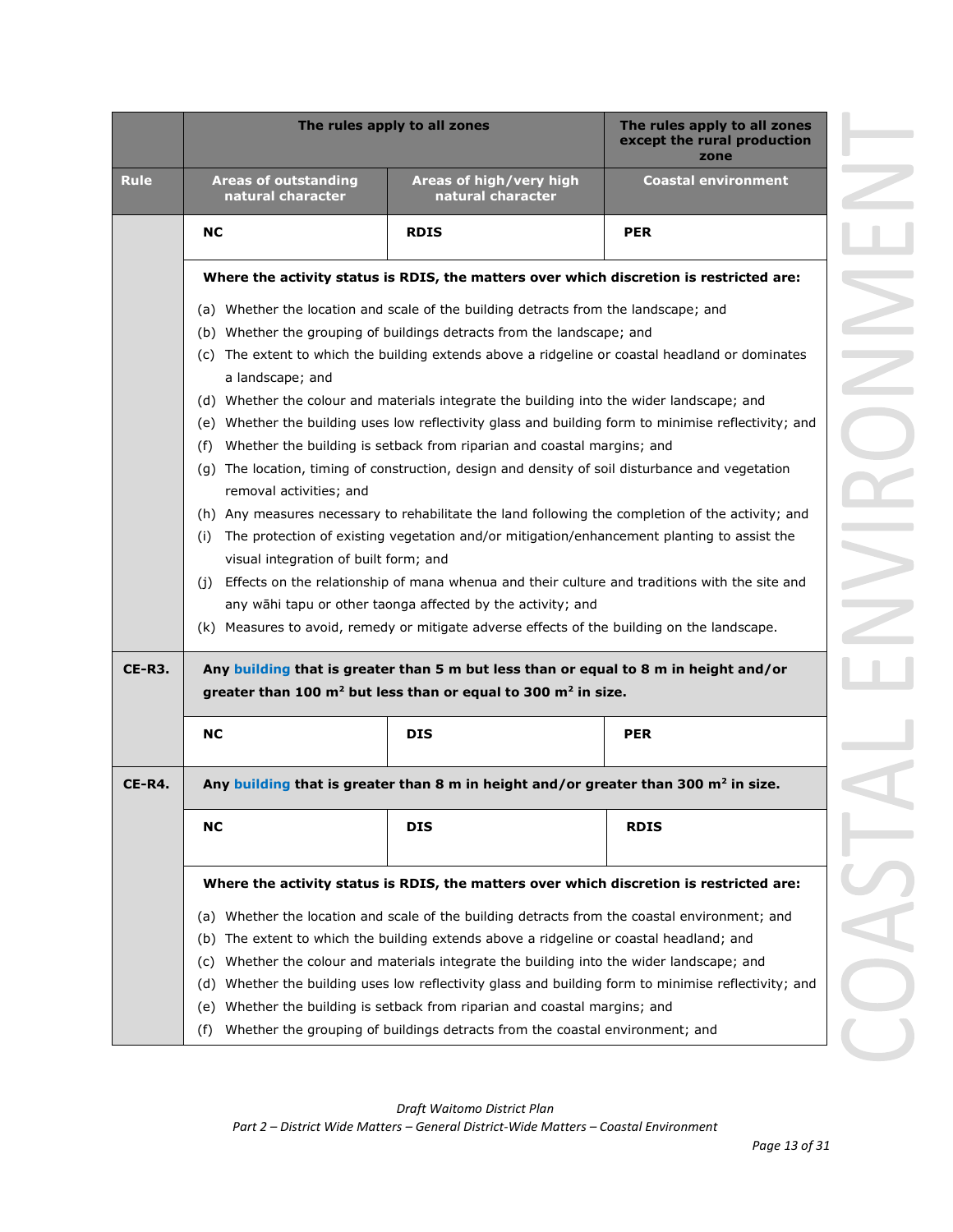|               |                                                                                                                                                                                                                                                                                                                                                                                                                                                                                                                                                                                                                                                  | The rules apply to all zones                                                                                                                                                               | The rules apply to all zones<br>except the rural production<br>zone |
|---------------|--------------------------------------------------------------------------------------------------------------------------------------------------------------------------------------------------------------------------------------------------------------------------------------------------------------------------------------------------------------------------------------------------------------------------------------------------------------------------------------------------------------------------------------------------------------------------------------------------------------------------------------------------|--------------------------------------------------------------------------------------------------------------------------------------------------------------------------------------------|---------------------------------------------------------------------|
| <b>Rule</b>   | <b>Areas of outstanding</b><br>natural character                                                                                                                                                                                                                                                                                                                                                                                                                                                                                                                                                                                                 | Areas of high/very high<br>natural character                                                                                                                                               | <b>Coastal environment</b>                                          |
|               | (q) The location, timing of construction, design and density of soil disturbance and vegetation<br>removal activities; and<br>(h) Any measures necessary to rehabilitate the land following the completion of the activity; and<br>The protection of existing vegetation and/or mitigation/enhancement planting to assist the<br>(i)<br>visual integration of built form; and<br>Effects on the relationship of mana whenua and their culture and traditions with the site and<br>(i)<br>any wahi tapu or other taonga affected by the activity; and<br>(k) Measures to avoid, remedy or mitigate adverse effects of the building on the coastal |                                                                                                                                                                                            |                                                                     |
| <b>CE-R5.</b> | environment.<br>consent issued before (plan notification date)<br><b>PER</b>                                                                                                                                                                                                                                                                                                                                                                                                                                                                                                                                                                     | Any building that is sited on a building platform approved as part of a subdivision<br><b>PER</b><br>Note: All buildings and structures, must also comply with NATC-R2, CEH-R1 and CEH-R2. | <b>PER</b>                                                          |

## **Tanks & silos**

|             | The rules apply to all zones                                                                                                        |                                              | The rules apply to all zones<br>except the rural production<br>zone |
|-------------|-------------------------------------------------------------------------------------------------------------------------------------|----------------------------------------------|---------------------------------------------------------------------|
| <b>Rule</b> | <b>Areas of outstanding</b><br>natural character                                                                                    | Areas of high/very high<br>natural character | <b>Coastal environment</b>                                          |
| CE-R6.      | Any tank or silo that is less than or equal to 3.2 m in height and/or has a capacity less<br>than or equal to 30,000 litres or less |                                              |                                                                     |
|             | <b>NC</b>                                                                                                                           | <b>PER</b>                                   | <b>PER</b>                                                          |
| $CE-R7.$    | Any tank or silo that is greater than 3.2 m in height and/or has a capacity greater than<br>30,000 litres.                          |                                              |                                                                     |
|             | <b>NC</b>                                                                                                                           | <b>RDIS</b>                                  | <b>RDIS</b>                                                         |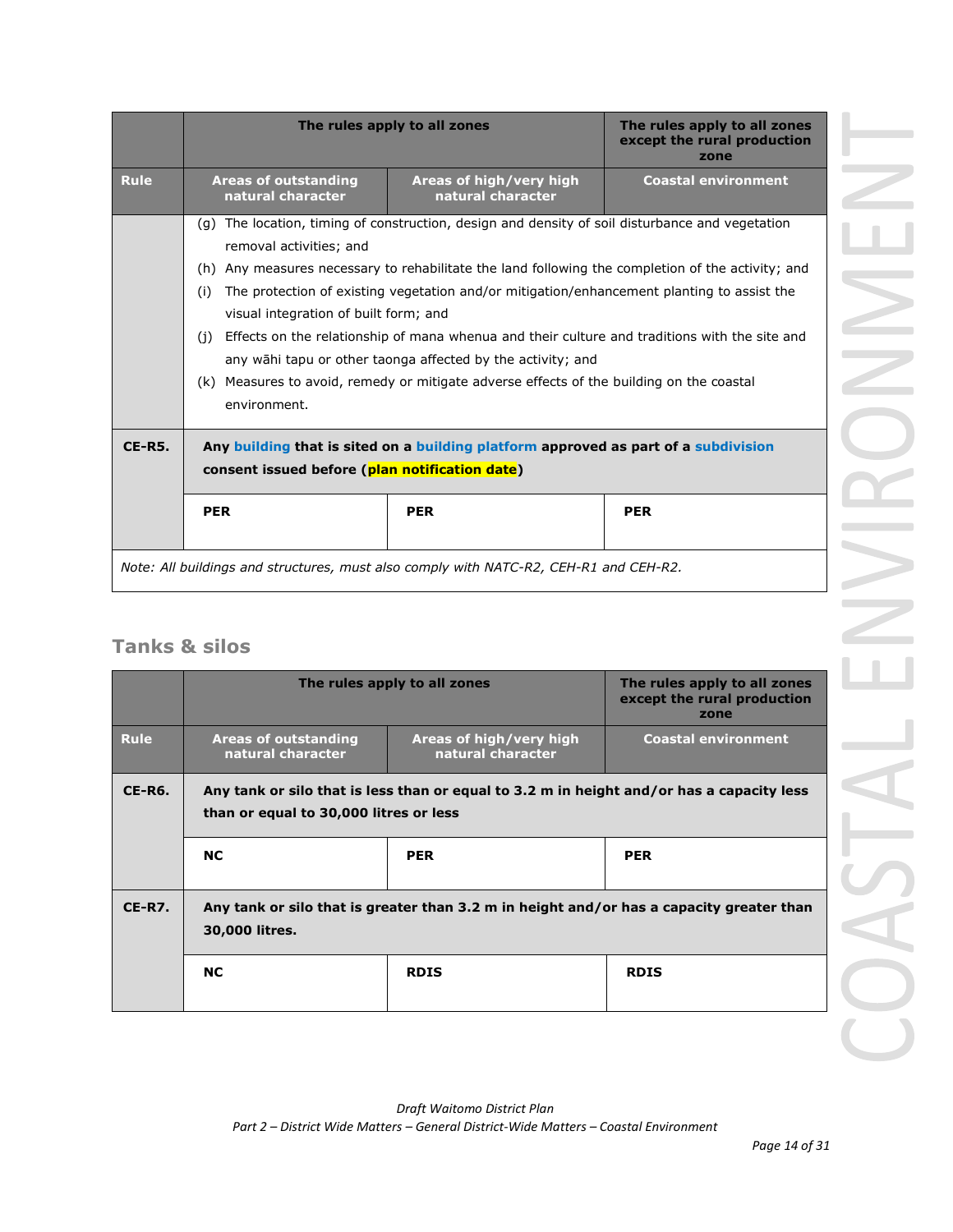|             |                                                  | The rules apply to all zones                                                                        | The rules apply to all zones<br>except the rural production<br>zone |
|-------------|--------------------------------------------------|-----------------------------------------------------------------------------------------------------|---------------------------------------------------------------------|
| <b>Rule</b> | <b>Areas of outstanding</b><br>natural character | Areas of high/very high<br>natural character                                                        | <b>Coastal environment</b>                                          |
|             |                                                  | Where the activity status is RDIS, the matters over which discretion is restricted are:             |                                                                     |
|             | from the landscape or coastal environment; and   | (a) The location, scale, materials and colour of the tank or silo and whether these factors detract |                                                                     |
|             | the landscape or coastal environment; and        | (b) The extent to which the structure extends above a ridgeline or coastal headland or dominates    |                                                                     |
|             |                                                  | (c) Whether the structure is setback from riparian and coastal margins; and                         |                                                                     |
|             | (d)<br>visual integration; and                   | The protection of existing vegetation and/or mitigation/enhancement planting to assist the          |                                                                     |
|             | (e)<br>removal activities; and                   | The location, timing of construction, design and density of soil disturbance and vegetation         |                                                                     |
|             | (f)<br>coastal environment.                      | Measures to avoid, remedy or mitigate adverse effects of the activity on the landscape or           |                                                                     |

## **Earthworks**

|             | The rules apply to all zones                                                        |                                                                                                                                                                                     | The rules apply to all zones<br>except the rural production<br>zone |
|-------------|-------------------------------------------------------------------------------------|-------------------------------------------------------------------------------------------------------------------------------------------------------------------------------------|---------------------------------------------------------------------|
| <b>Rule</b> | <b>Areas of outstanding</b><br>natural character                                    | Areas of high/very high<br>natural character                                                                                                                                        | <b>Coastal environment</b>                                          |
| CE-R8.      | Earthworks (also see CEH-R3)                                                        |                                                                                                                                                                                     |                                                                     |
|             | <b>PER:</b> Where less than or<br>equal to $100m3$ per holding<br>per calendar year | <b>PER:</b> Where less than or<br>equal to $5003$ per holding<br>per calendar year (general<br>rural & natural open space<br>zones only)<br>Otherwise see the earthworks<br>chapter | N/A see earthworks chapter                                          |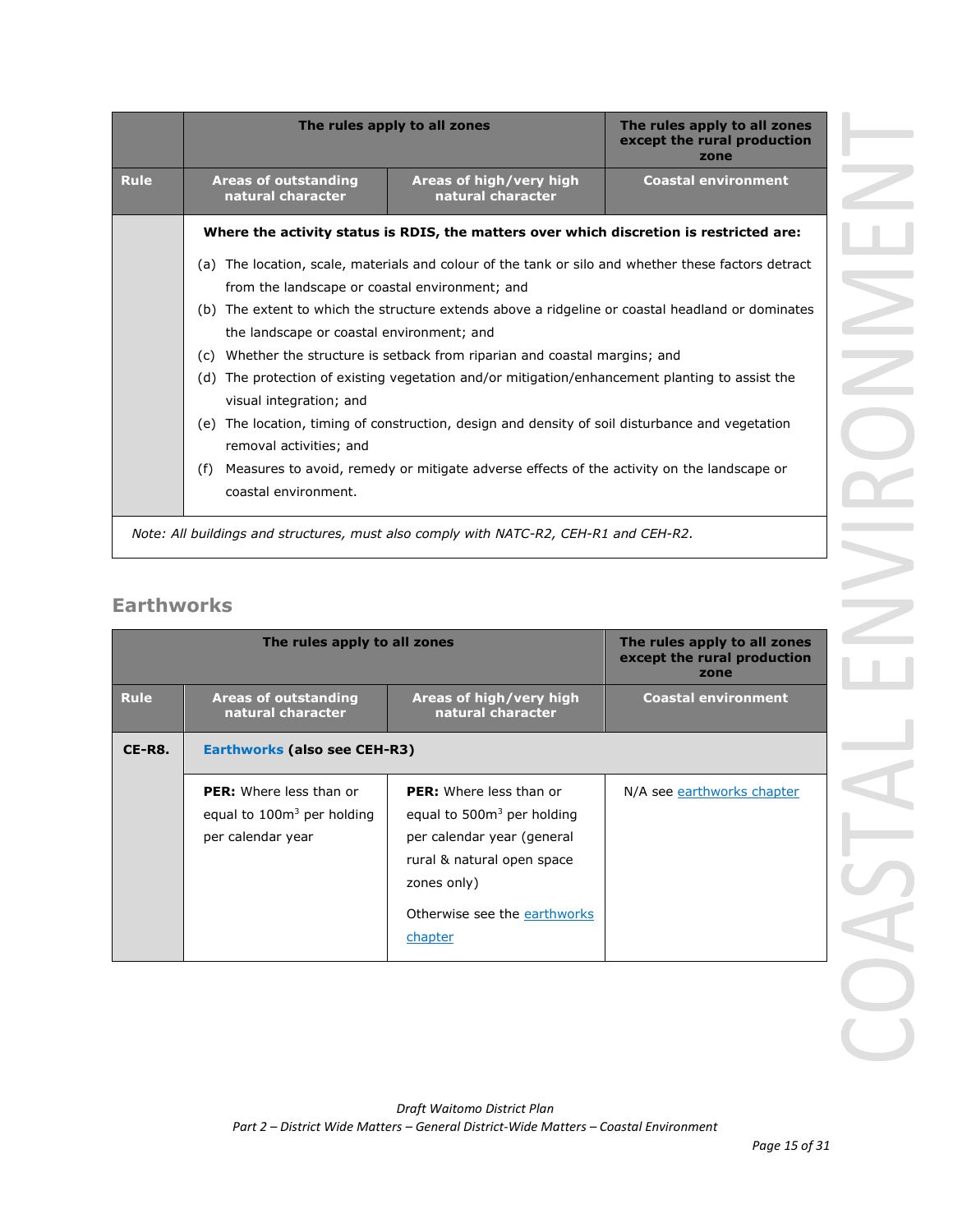|             | The rules apply to all zones                                                        |                                                                                                                                                                                                                                                                                                                                                                                                                                                                                                                                                                                                                                                                                                                                                                                                                                                                                                                                                                                                                                                                                                                                                                                                                                                                                                                                                                                                                                                                                                                                                                                                                          | The rules apply to all zones<br>except the rural production<br>zone |
|-------------|-------------------------------------------------------------------------------------|--------------------------------------------------------------------------------------------------------------------------------------------------------------------------------------------------------------------------------------------------------------------------------------------------------------------------------------------------------------------------------------------------------------------------------------------------------------------------------------------------------------------------------------------------------------------------------------------------------------------------------------------------------------------------------------------------------------------------------------------------------------------------------------------------------------------------------------------------------------------------------------------------------------------------------------------------------------------------------------------------------------------------------------------------------------------------------------------------------------------------------------------------------------------------------------------------------------------------------------------------------------------------------------------------------------------------------------------------------------------------------------------------------------------------------------------------------------------------------------------------------------------------------------------------------------------------------------------------------------------------|---------------------------------------------------------------------|
| <b>Rule</b> | <b>Areas of outstanding</b><br>natural character                                    | Areas of high/very high<br>natural character                                                                                                                                                                                                                                                                                                                                                                                                                                                                                                                                                                                                                                                                                                                                                                                                                                                                                                                                                                                                                                                                                                                                                                                                                                                                                                                                                                                                                                                                                                                                                                             | <b>Coastal environment</b>                                          |
|             | <b>NC:</b> Where greater than<br>100m <sup>3</sup> per holding per<br>calendar year | <b>RDIS:</b> Where greater than<br>500m <sup>3</sup> per holding per<br>calendar year (general rural &<br>natural open space zones)                                                                                                                                                                                                                                                                                                                                                                                                                                                                                                                                                                                                                                                                                                                                                                                                                                                                                                                                                                                                                                                                                                                                                                                                                                                                                                                                                                                                                                                                                      | N/A see earthworks chapter                                          |
|             |                                                                                     | Where the activity status is RDIS, the matters over which discretion is restricted are:                                                                                                                                                                                                                                                                                                                                                                                                                                                                                                                                                                                                                                                                                                                                                                                                                                                                                                                                                                                                                                                                                                                                                                                                                                                                                                                                                                                                                                                                                                                                  |                                                                     |
|             | visual integration; and<br>(f)<br>and<br>(i)<br>(j)<br>land instability; and<br>(1) | (a) Whether the location and scale of the earthworks detracts from the landscape; and<br>(b) The extent to which earthworks impact ridgelines or coastal headlands; and<br>(c) For new tracks and driveways, measures taken to follow the contour of the landscape, use<br>visually recessive materials, and avoid large batter slopes or retaining walls; and<br>(d) Whether the earthworks are setback from riparian and coastal margins; and<br>(e) The protection of existing vegetation and/or mitigation/enhancement planting to assist the<br>The extent to which existing vegetation is retained in order to mitigate the effects of slope<br>erosion, sedimentation, water quality degradation and loss of indigenous species habitat; and<br>(g) The location, timing, design and density of soil disturbance and vegetation removal activities;<br>(h) Any measures necessary to rehabilitate the land following the completion of the activity; and<br>Effects on the relationship of mana whenua and their culture and traditions with the site and<br>any wāhi tapu or other taonga affected by the activity; and<br>Measures to maintain slope stability or prevent exacerbation of any pre-existing deep-seated<br>(k) The method of sediment retention and sediment runoff control to be adopted; and<br>Measures to avoid, remedy or mitigate damage to coastal and riparian vegetation or soil; and<br>(m) Measures to avoid, remedy or mitigate the adverse effect of the activity on the landscape; and<br>(n) Measures to control the effect on air quality from objectionable particulate matter. |                                                                     |
|             | Note: All earthworks must also comply with NATC-R4 and CEH-R3.                      |                                                                                                                                                                                                                                                                                                                                                                                                                                                                                                                                                                                                                                                                                                                                                                                                                                                                                                                                                                                                                                                                                                                                                                                                                                                                                                                                                                                                                                                                                                                                                                                                                          |                                                                     |
|             |                                                                                     | Note: This rule prevails over the Resource Management (National Environmental Standards for Plantation<br>Forestry) Regulations 2017 in areas of outstanding, very high and high natural character.                                                                                                                                                                                                                                                                                                                                                                                                                                                                                                                                                                                                                                                                                                                                                                                                                                                                                                                                                                                                                                                                                                                                                                                                                                                                                                                                                                                                                      |                                                                     |
|             | open space zone, the provisions in the earthworks chapter apply.                    | Note: In the areas of high/very high natural character, for zones other than the general rural zone and natural                                                                                                                                                                                                                                                                                                                                                                                                                                                                                                                                                                                                                                                                                                                                                                                                                                                                                                                                                                                                                                                                                                                                                                                                                                                                                                                                                                                                                                                                                                          |                                                                     |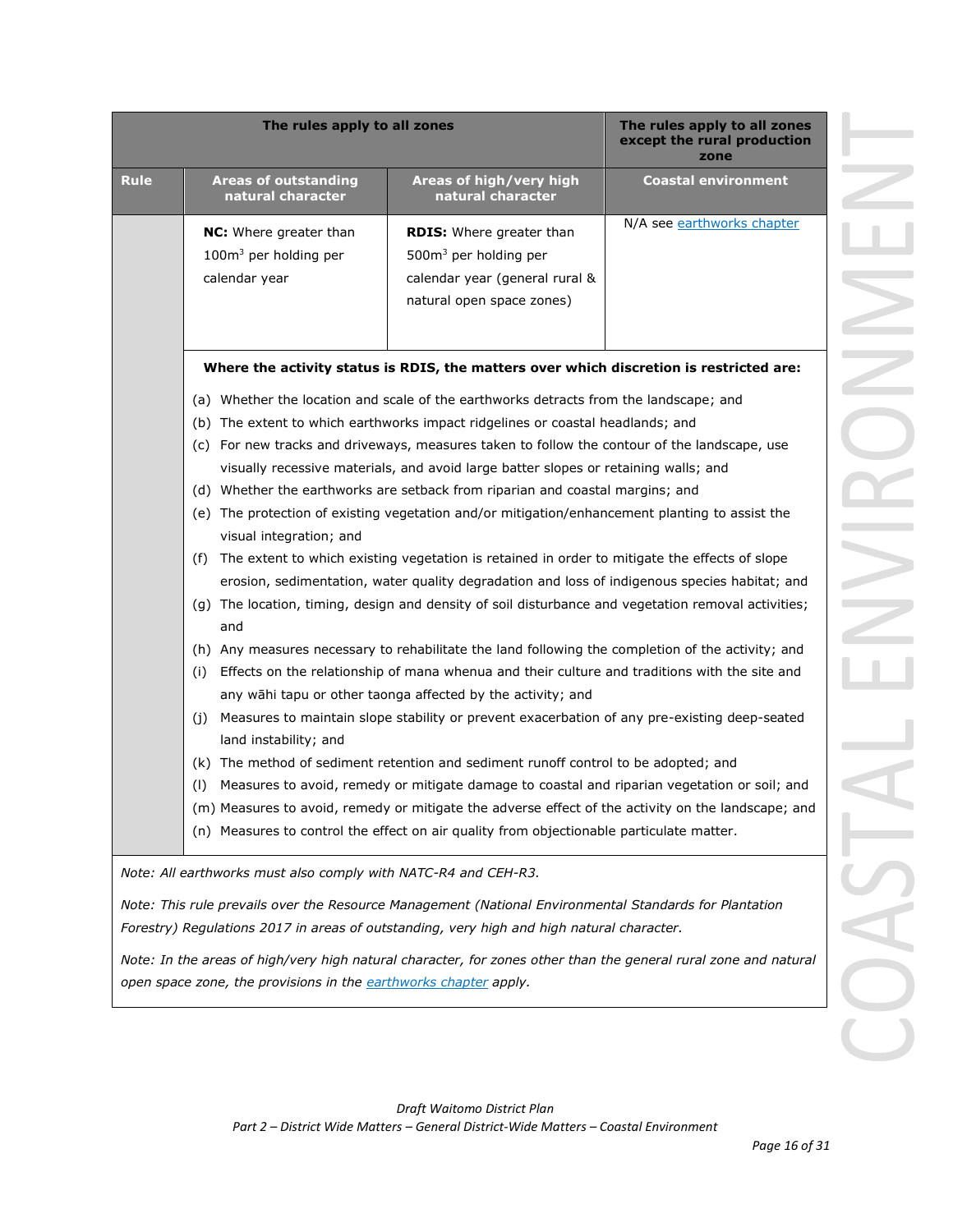# **Quarrying activities**

|             | The rules apply to all zones                                                                                                                                        |                                                                                                                                                                                                     | The rules apply to all zones<br>except the rural production<br>zone |  |
|-------------|---------------------------------------------------------------------------------------------------------------------------------------------------------------------|-----------------------------------------------------------------------------------------------------------------------------------------------------------------------------------------------------|---------------------------------------------------------------------|--|
| <b>Rule</b> | <b>Areas of outstanding</b><br>natural character                                                                                                                    | Areas of high/very high<br>natural character                                                                                                                                                        | <b>Coastal environment</b>                                          |  |
| CE-R9.      | <b>Farm quarrying and forestry quarrying</b>                                                                                                                        |                                                                                                                                                                                                     |                                                                     |  |
|             | <b>PR</b>                                                                                                                                                           | <b>NC</b>                                                                                                                                                                                           | N/A see zone rules                                                  |  |
|             |                                                                                                                                                                     |                                                                                                                                                                                                     |                                                                     |  |
|             |                                                                                                                                                                     | Where the activity status is RDIS, the matters over which discretion is restricted are:                                                                                                             |                                                                     |  |
|             |                                                                                                                                                                     | (a) Whether the location and scale of the activity detracts from the landscape; and                                                                                                                 |                                                                     |  |
|             |                                                                                                                                                                     | (b) The extent to which the activity impacts ridgelines or coastal headlands; and                                                                                                                   |                                                                     |  |
|             | (c) Measures taken to avoid large batter slopes or retaining walls; and                                                                                             |                                                                                                                                                                                                     |                                                                     |  |
|             | (d) Whether the activity is setback from riparian and coastal margins; and                                                                                          |                                                                                                                                                                                                     |                                                                     |  |
|             |                                                                                                                                                                     | (e) The protection of existing vegetation and/or mitigation/enhancement planting to assist the                                                                                                      |                                                                     |  |
|             | visual integration; and                                                                                                                                             |                                                                                                                                                                                                     |                                                                     |  |
|             | and                                                                                                                                                                 | (f) The extent to which existing vegetation is retained in order to mitigate the effects of slope<br>erosion, sedimentation, water quality degradation and loss of indigenous species habitat;      |                                                                     |  |
|             | activities; and                                                                                                                                                     | (g) The location, timing, design and density of soil disturbance and vegetation removal                                                                                                             |                                                                     |  |
|             | (h) Any measures necessary to rehabilitate the land following the completion of the activity;<br>and                                                                |                                                                                                                                                                                                     |                                                                     |  |
|             | Effects on the relationship of mana whenua and their culture and traditions with the site and<br>(i)<br>any wāhi tapu or other taonga affected by the activity; and |                                                                                                                                                                                                     |                                                                     |  |
|             | (j)<br>seated land instability; and                                                                                                                                 | Measures to maintain slope stability or prevent exacerbation of any pre-existing deep-                                                                                                              |                                                                     |  |
|             |                                                                                                                                                                     | (k) The method of sediment retention and sediment runoff control to be adopted; and                                                                                                                 |                                                                     |  |
|             | (1)<br>and                                                                                                                                                          | Measures to avoid, remedy or mitigate damage to coastal and riparian vegetation or soil;                                                                                                            |                                                                     |  |
|             | and                                                                                                                                                                 | (m) Measures to avoid, remedy or mitigate the adverse effect of the activity on the landscape;                                                                                                      |                                                                     |  |
|             |                                                                                                                                                                     | (n) Measures to control the effect on air quality from objectionable particulate matter.                                                                                                            |                                                                     |  |
|             | Note: All earthworks must also comply with NATC-R4 and CEH-R3.                                                                                                      |                                                                                                                                                                                                     |                                                                     |  |
|             |                                                                                                                                                                     | Note: This rule prevails over the Resource Management (National Environmental Standards for Plantation<br>Forestry) Regulations 2017 in areas of outstanding, very high and high natural character. |                                                                     |  |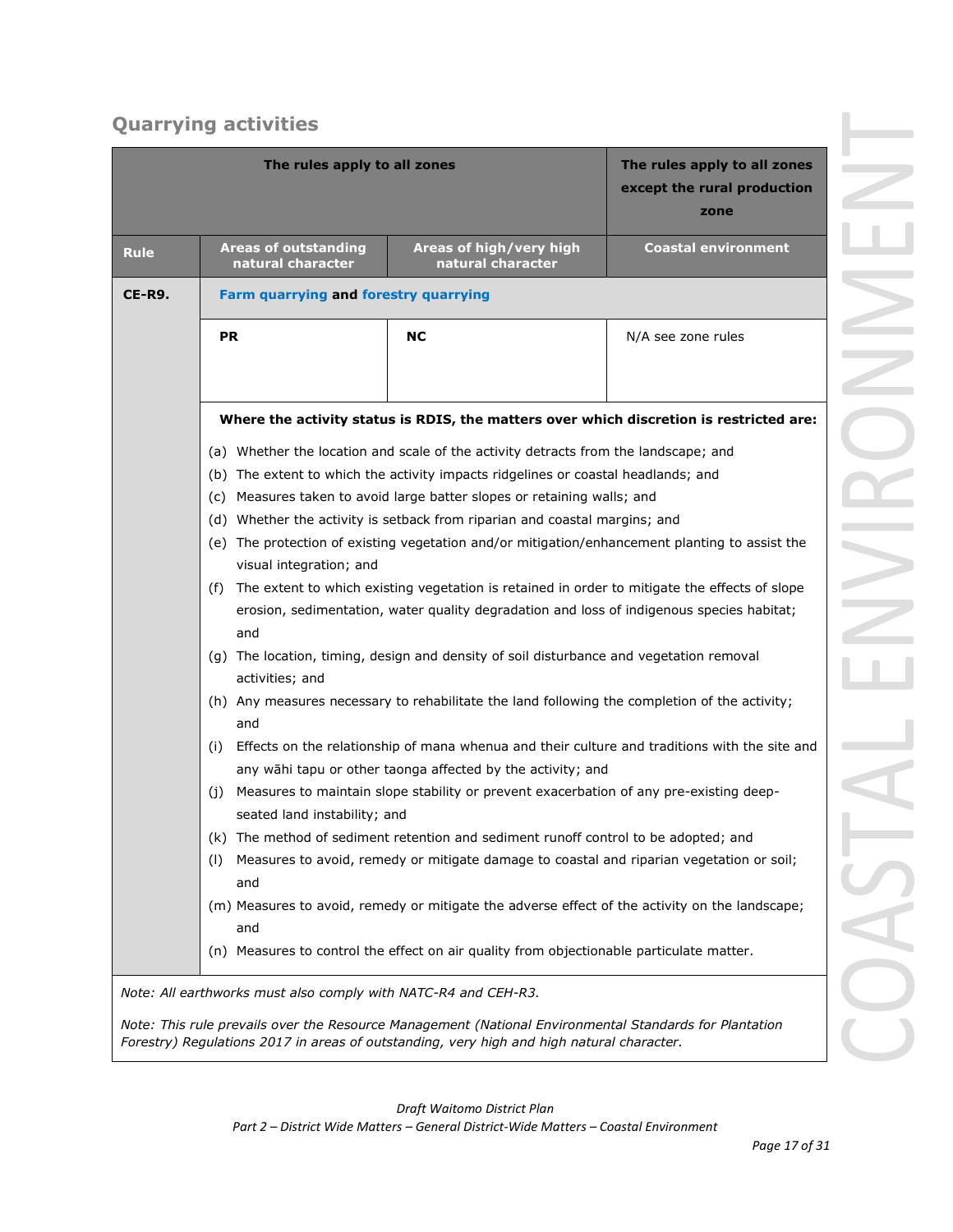| <b>CE-R10.</b> | Quarrying activities and mineral prospecting and exploration |                                                                                                 |                    |
|----------------|--------------------------------------------------------------|-------------------------------------------------------------------------------------------------|--------------------|
|                | <b>PR</b>                                                    | See zone rules<br>for mineral prospecting and<br>exploration<br><b>NC:</b> Quarrying activities | N/A see zone rules |

# **Hydroseeding**

| <b>Areas of outstanding</b><br>natural character | Areas of high/very high<br>natural character | <b>Coastal environment</b>   |
|--------------------------------------------------|----------------------------------------------|------------------------------|
| <b>Hydroseeding</b>                              |                                              |                              |
| <b>PER</b>                                       | <b>PER</b>                                   | <b>PER</b>                   |
|                                                  |                                              | The rules apply to all zones |

## **Forestry**

|             |                                                                                                                                                                                                                                | The rules apply to all zones                 |                                        |
|-------------|--------------------------------------------------------------------------------------------------------------------------------------------------------------------------------------------------------------------------------|----------------------------------------------|----------------------------------------|
| <b>Rule</b> | <b>Areas of outstanding</b><br>natural character                                                                                                                                                                               | Areas of high/very high<br>natural character | <b>Coastal environment</b>             |
| $CE-R12.$   | <b>Plantation forestry afforestation</b>                                                                                                                                                                                       |                                              |                                        |
|             | <b>NC</b>                                                                                                                                                                                                                      | <b>RDIS</b>                                  | See the NES for Plantation<br>Forestry |
|             | Where the activity status is RDIS, the matters over which discretion is restricted are:                                                                                                                                        |                                              |                                        |
| (a)         | The effects of the location, layout, and extent of planting including the arrangement, distribution and<br>choice of species on ecological and geological values of the coastal landscape; and                                 |                                              |                                        |
| (b)         | The extent to which existing vegetation is retained in order to mitigate the effects of slope erosion,<br>sedimentation, water quality degradation and loss of indigenous species habitat; and                                 |                                              |                                        |
| (c)<br>(d)  | Whether the afforestation is setback from riparian and coastal margins; and<br>The location, timing, design and density of soil disturbance and vegetation removal activities and any<br>rehabilitation measures proposed; and |                                              |                                        |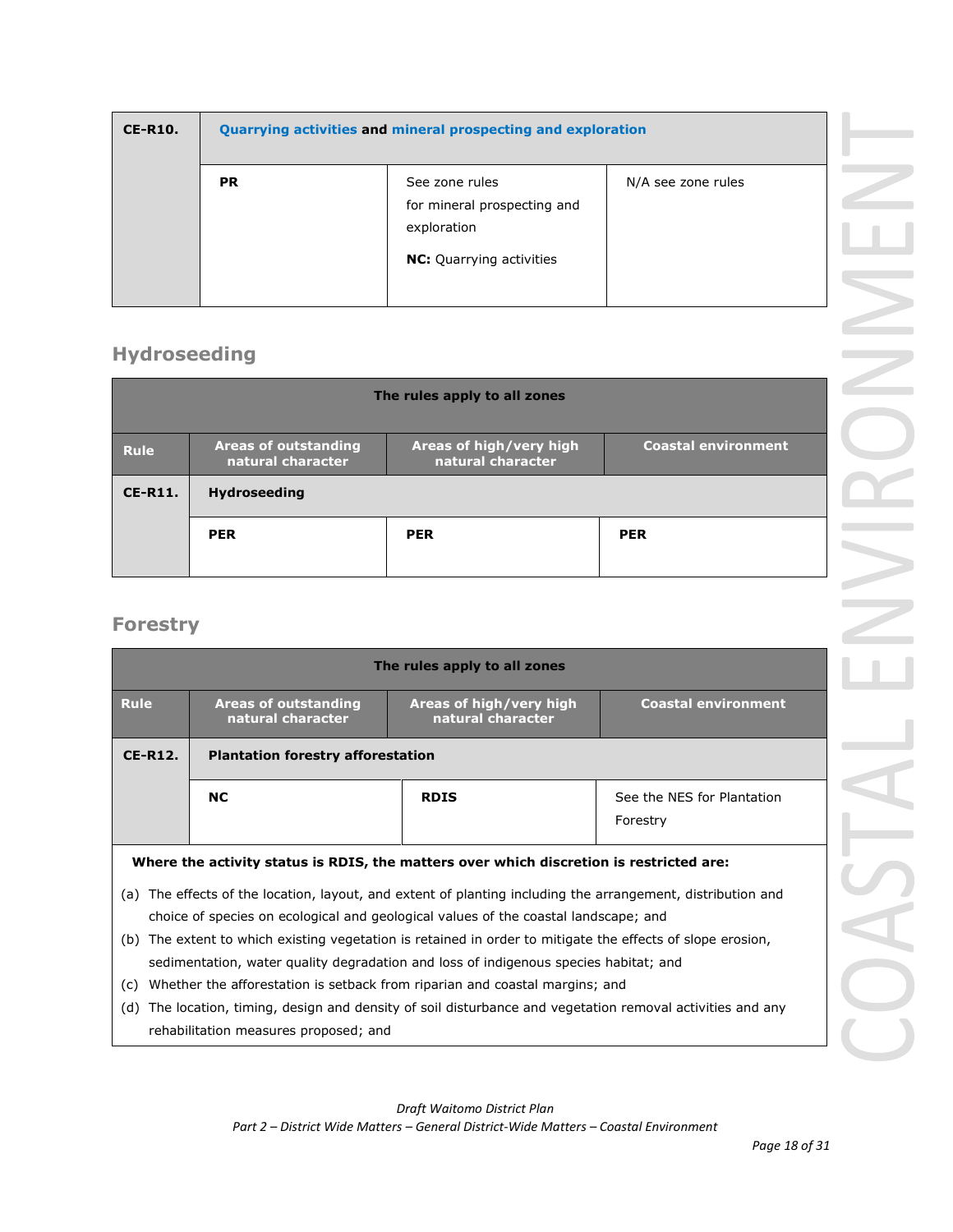| The rules apply to all zones                                                                                                                                                                                                                                                                                                                                                                                                                                                                                                                                                                                                                                                                                                                                                                                                                                                                                                                                                                                    |                                                                                              |                                         |
|-----------------------------------------------------------------------------------------------------------------------------------------------------------------------------------------------------------------------------------------------------------------------------------------------------------------------------------------------------------------------------------------------------------------------------------------------------------------------------------------------------------------------------------------------------------------------------------------------------------------------------------------------------------------------------------------------------------------------------------------------------------------------------------------------------------------------------------------------------------------------------------------------------------------------------------------------------------------------------------------------------------------|----------------------------------------------------------------------------------------------|-----------------------------------------|
| <b>Rule</b><br><b>Areas of outstanding</b><br>natural character                                                                                                                                                                                                                                                                                                                                                                                                                                                                                                                                                                                                                                                                                                                                                                                                                                                                                                                                                 | Areas of high/very high<br>natural character                                                 | <b>Coastal environment</b>              |
| (e) Effects on the relationship of mana whenua and their culture and traditions with the site and any wāhi<br>tapu or other taonga affected by the activity; and<br>The benefits of afforestation in respect of ecological and geological values of the coastal landscape; and<br>(f)<br>(g) Measures to avoid, remedy or mitigate damage to ecological and geological values of the coastal<br>landscape.                                                                                                                                                                                                                                                                                                                                                                                                                                                                                                                                                                                                      |                                                                                              |                                         |
| Note: This rule prevails over the Resource Management (National Environmental Standards for Plantation<br>Forestry) Regulations 2017 in areas of outstanding, very high and high natural character.<br>Note: See the rules in the ecosystems and indigenous biodiversity chapter if the activity is undertaken within<br>a significant natural area.                                                                                                                                                                                                                                                                                                                                                                                                                                                                                                                                                                                                                                                            |                                                                                              |                                         |
| <b>CE-R13.</b><br><b>Plantation forestry harvesting</b>                                                                                                                                                                                                                                                                                                                                                                                                                                                                                                                                                                                                                                                                                                                                                                                                                                                                                                                                                         |                                                                                              |                                         |
| <b>NC</b>                                                                                                                                                                                                                                                                                                                                                                                                                                                                                                                                                                                                                                                                                                                                                                                                                                                                                                                                                                                                       | <b>RDIS</b>                                                                                  | See the NES for Plantation<br>Forestry. |
| (b) Whether the harvesting activity is setback from riparian and coastal margins; and<br>(c) The location, timing, design and density of soil disturbance and vegetation removal activities and any<br>rehabilitation measures proposed; and<br>(d) Effects on the relationship of mana whenua and their culture and traditions with the site and any wahi<br>tapu or other taonga affected by the activity; and<br>(e) The effects of harvesting in respect of slope stability or exacerbation of any pre-existing deep-seated land<br>instability; and<br>The effects on soil erosion post-harvest; and<br>(f)<br>(g) The extent to which vegetation is retained in order to mitigate the effects of slope erosion, sedimentation,<br>water quality degradation and loss of indigenous species habitat; and<br>The extent of adverse cumulative effects at a catchment scale; and<br>(h)<br>The effect of the activity on traffic safety, efficiency and impacts on roading infrastructure; and<br>(i)<br>(i) | Measures to avoid, remedy or mitigate damage to coastal and riparian vegetation or soil; and |                                         |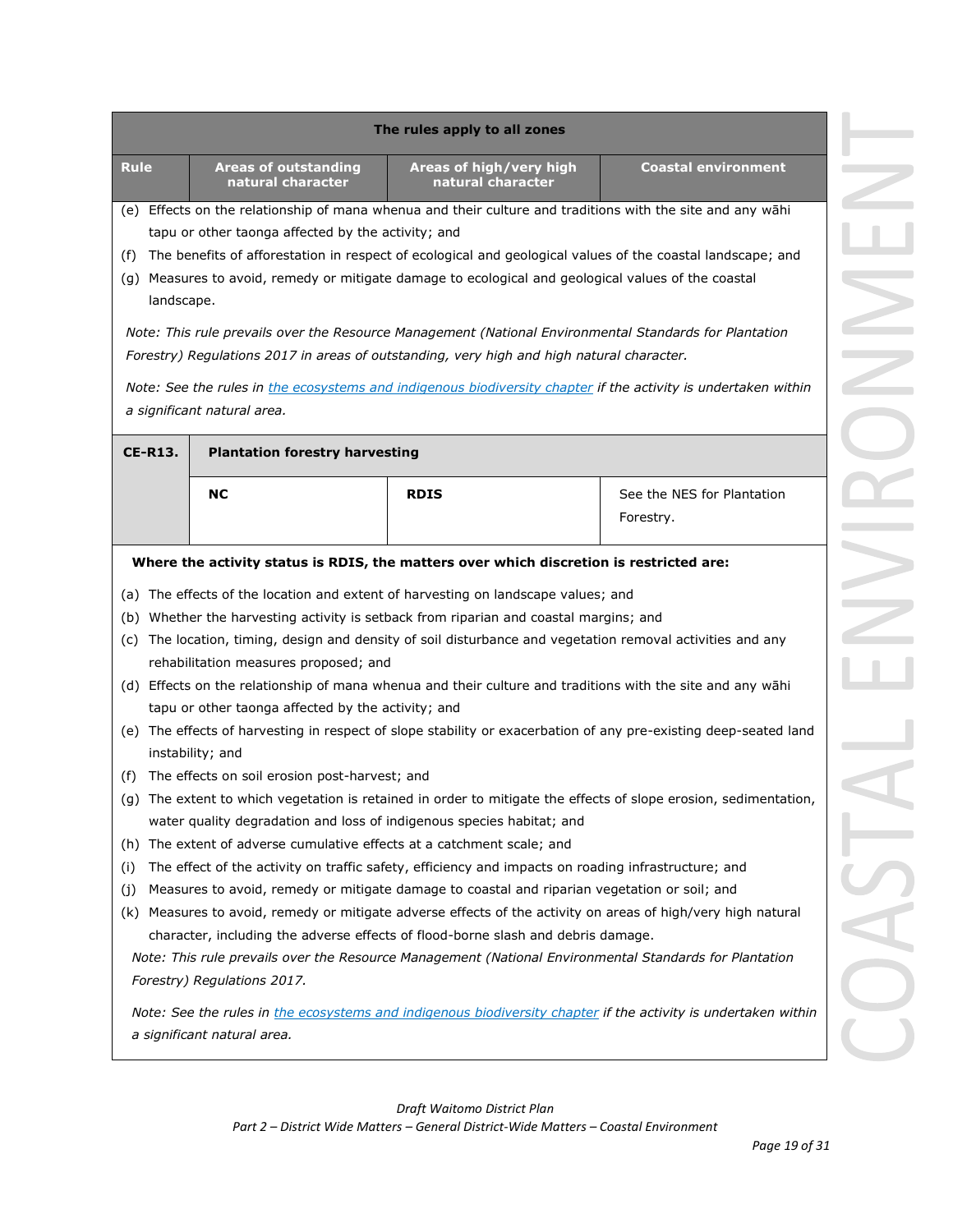|                |                                                  | The rules apply to all zones                                                                       |                                                                                                   |
|----------------|--------------------------------------------------|----------------------------------------------------------------------------------------------------|---------------------------------------------------------------------------------------------------|
| <b>Rule</b>    | <b>Areas of outstanding</b><br>natural character | Areas of high/very high<br>natural character                                                       | <b>Coastal environment</b>                                                                        |
| <b>CE-R14.</b> | harvesting.                                      | Continuous cover forestry and/or sustainable forest management/sustainable                         |                                                                                                   |
|                | NC                                               | <b>PER</b>                                                                                         | <b>PER</b>                                                                                        |
|                |                                                  |                                                                                                    |                                                                                                   |
|                | <b>For PER Activities:</b>                       |                                                                                                    |                                                                                                   |
|                | Where:                                           |                                                                                                    |                                                                                                   |
|                |                                                  | 1. The harvesting must be subject to a sustainable forest management plan or permit under          |                                                                                                   |
|                | Forests Act 1949; and                            | 2. Harvesting must be located at least 10 m from the edge of any water body as measured            |                                                                                                   |
|                |                                                  | from the bankfull channel width (see NATC $-$ Figure 1); and                                       |                                                                                                   |
|                |                                                  | 3. Harvesting must not occur within 20 m from the open coast as measured from the toe of           |                                                                                                   |
|                |                                                  | the nearest natural bank adjoining the sea, or where that is not able to be defined, from          |                                                                                                   |
|                | the edge of common terrestrial vegetation.       |                                                                                                    |                                                                                                   |
|                |                                                  | Activity status where compliance is not achieved: RDIS                                             |                                                                                                   |
|                |                                                  | Where the activity is RDIS, the matters over which discretion is restricted are:                   |                                                                                                   |
|                |                                                  |                                                                                                    |                                                                                                   |
|                | and                                              | (a) The location and extent of the activity and its effects on the feature and wider landscape;    |                                                                                                   |
|                | (b) The location of trees to be harvested; and   |                                                                                                    |                                                                                                   |
|                | (C)                                              | The area of trees to be harvested on an annual basis; and                                          |                                                                                                   |
|                | (d)                                              | Whether the harvesting activity is setback from coastal or riparian margins; and                   |                                                                                                   |
|                |                                                  | (e) The extent to which existing vegetation is retained in order to mitigate the effects of slope  |                                                                                                   |
|                |                                                  | erosion, sedimentation, water quality degradation and loss of indigenous species habitat;          |                                                                                                   |
|                | and                                              |                                                                                                    |                                                                                                   |
|                | (f)                                              |                                                                                                    | The location, timing, design and density of soil disturbance and vegetation removal activities    |
|                | and any rehabilitation measures proposed; and    |                                                                                                    |                                                                                                   |
|                |                                                  | (g) The effects of the activity in respect of indigenous biodiversity, coastal and riparian margin |                                                                                                   |
|                | and bank stability and soil erosion; and         |                                                                                                    |                                                                                                   |
|                |                                                  |                                                                                                    | (h) Measures to avoid, remedy or mitigate adverse effects of the activity on the wider landscape. |
|                |                                                  | Note: See the rules in the ecosystems and indigenous biodiversity chapter if the activity is       |                                                                                                   |
|                | undertaken within a significant natural area.    |                                                                                                    |                                                                                                   |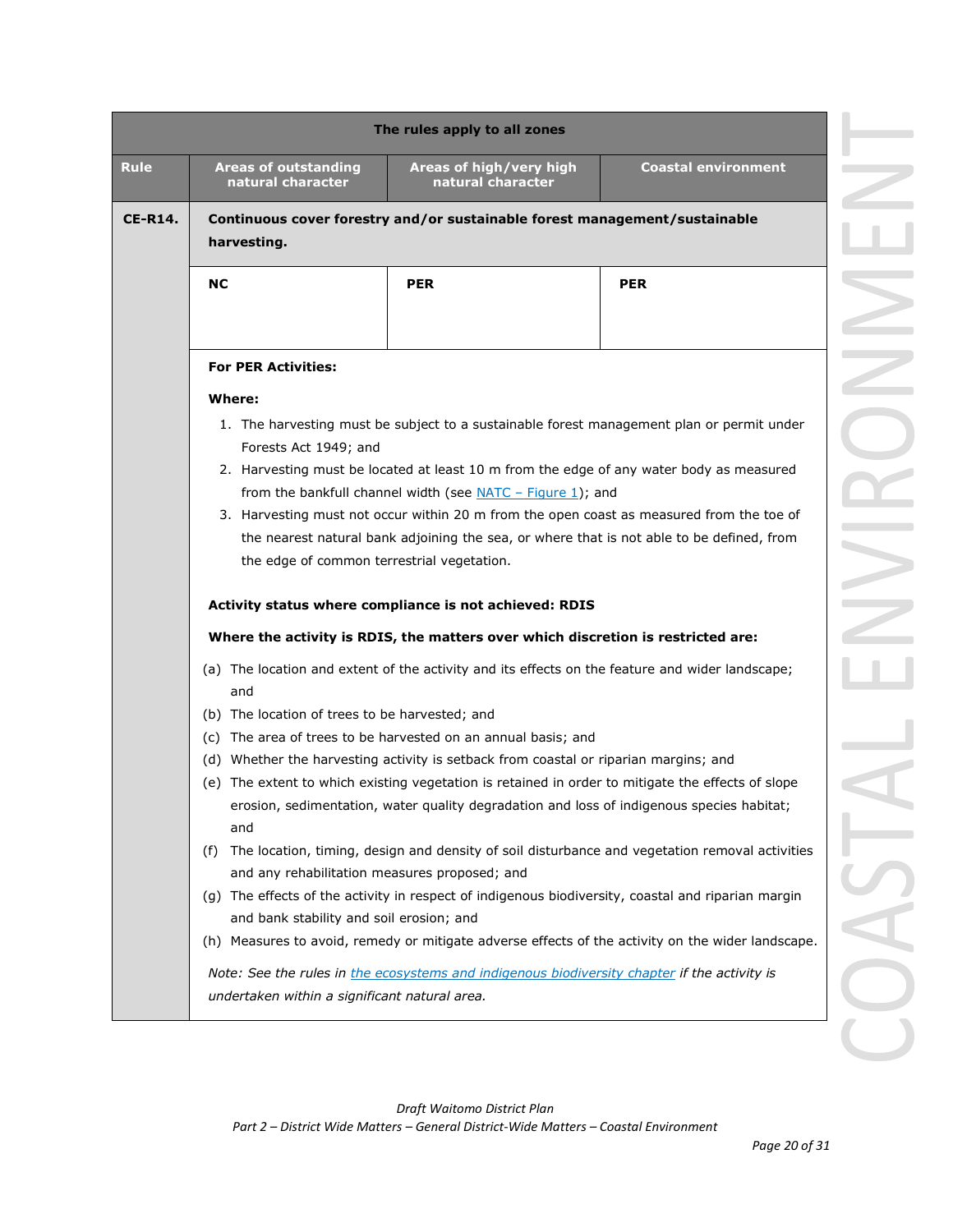# **Indigenous vegetation removal**

| The rules apply to all zones |                                                                                                    |                                                                                                                                                                                                                                                                                                                                                                                                                                                                                                                                                                                                                                                                                                                                                                                               |                                                                                                                                       |  |
|------------------------------|----------------------------------------------------------------------------------------------------|-----------------------------------------------------------------------------------------------------------------------------------------------------------------------------------------------------------------------------------------------------------------------------------------------------------------------------------------------------------------------------------------------------------------------------------------------------------------------------------------------------------------------------------------------------------------------------------------------------------------------------------------------------------------------------------------------------------------------------------------------------------------------------------------------|---------------------------------------------------------------------------------------------------------------------------------------|--|
| <b>Rule</b>                  | <b>Areas of outstanding</b><br>natural character                                                   | Areas of high/very high<br>natural character                                                                                                                                                                                                                                                                                                                                                                                                                                                                                                                                                                                                                                                                                                                                                  | <b>Coastal environment</b>                                                                                                            |  |
| <b>CE-R15.</b>               |                                                                                                    | Removal of indigenous vegetation outside of a significant natural area                                                                                                                                                                                                                                                                                                                                                                                                                                                                                                                                                                                                                                                                                                                        |                                                                                                                                       |  |
|                              | <b>NC</b>                                                                                          | <b>RDIS:</b> Where less than or<br>equal to 5000m <sup>2</sup> per holding<br>per calendar year                                                                                                                                                                                                                                                                                                                                                                                                                                                                                                                                                                                                                                                                                               | See zone rules except:<br>PER: In the general rural zone<br>where less than or equal to 1<br>hectare per holding per<br>calendar year |  |
|                              |                                                                                                    | <b>DIS:</b> Where greater than<br>5000m <sup>2</sup> per holding per<br>calendar year.                                                                                                                                                                                                                                                                                                                                                                                                                                                                                                                                                                                                                                                                                                        | See zone rules except:<br><b>RDIS:</b> In the general rural<br>zone where greater than 1<br>hectare per holding per<br>calendar year  |  |
|                              |                                                                                                    | Where the activity status is RDIS, the matters over which discretion is restricted are:                                                                                                                                                                                                                                                                                                                                                                                                                                                                                                                                                                                                                                                                                                       |                                                                                                                                       |  |
| (c)<br>(d)<br>(e)<br>(f)     | coastal environment; and<br>tapu or other taonga affected by the activity; and<br>instability; and | (a) Whether the removal of vegetation detracts from the feature or landscape or natural character of the<br>(b) The adverse effects of cumulative removal of indigenous vegetation; and<br>Whether the vegetation removal is setback from riparian and coastal margins; and<br>The location, timing, design and density of soil disturbance and vegetation removal activities; and<br>Any measures necessary to rehabilitate the land following the completion of the activity; and<br>Effects on the relationship of mana whenua and their culture and traditions with the site and any wāhi<br>(g) Measures to maintain slope stability or prevent exacerbation of any pre-existing deep-seated land<br>(h) The method of sediment retention and sediment runoff control to be adopted; and |                                                                                                                                       |  |
| (i)<br>(j)                   |                                                                                                    | Measures to avoid, remedy or mitigate damage to coastal and riparian vegetation or soil; and<br>Measures to avoid, remedy or mitigate the adverse effects of the activity on the landscape.                                                                                                                                                                                                                                                                                                                                                                                                                                                                                                                                                                                                   |                                                                                                                                       |  |
|                              | a significant natural area.                                                                        | Note: See the rules in the ecosystems and indigenous biodiversity chapter if the activity is undertaken within                                                                                                                                                                                                                                                                                                                                                                                                                                                                                                                                                                                                                                                                                |                                                                                                                                       |  |
|                              | Note: This activity must also comply with NATC-R1.                                                 |                                                                                                                                                                                                                                                                                                                                                                                                                                                                                                                                                                                                                                                                                                                                                                                               |                                                                                                                                       |  |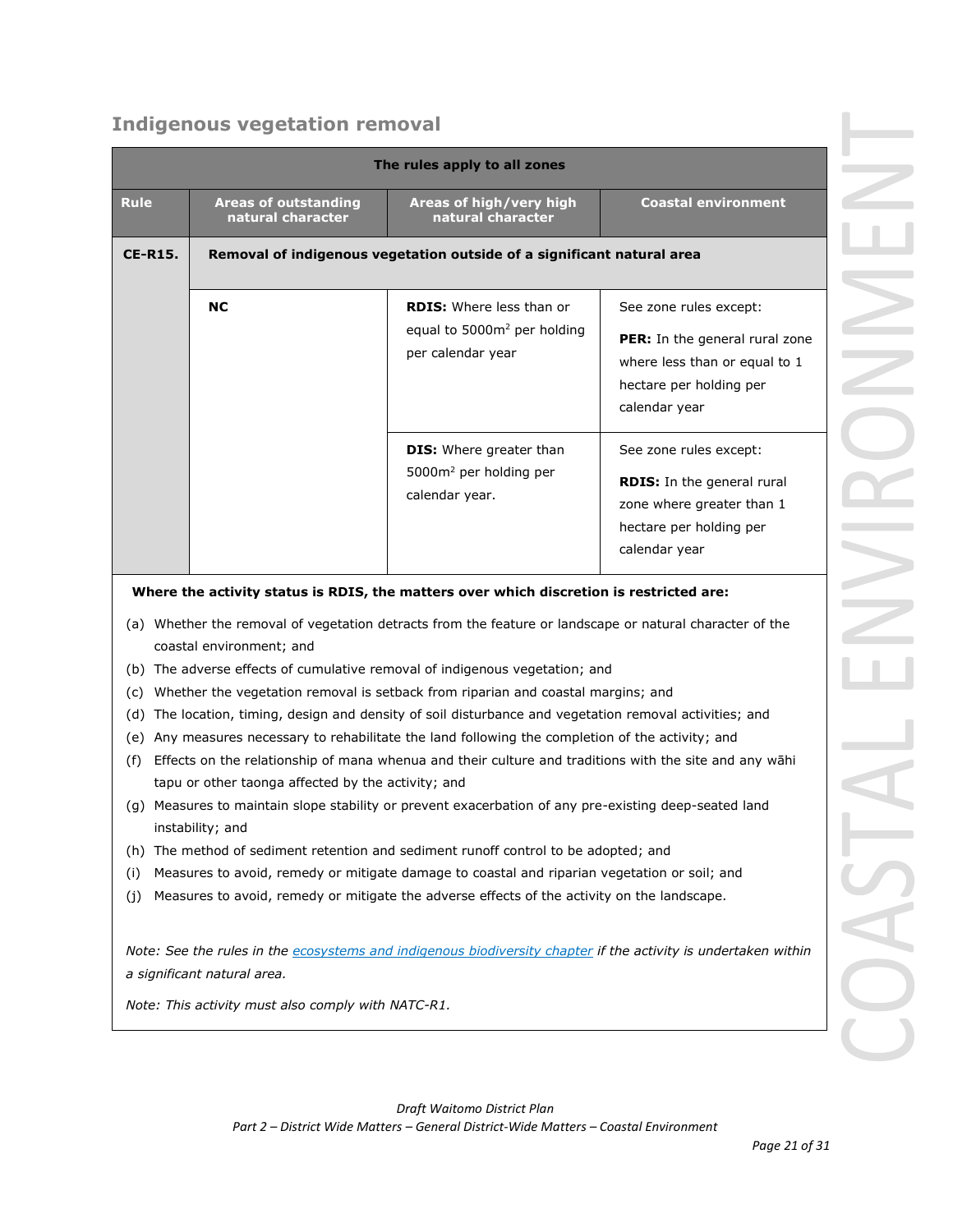## **Caves & sinkholes**

|                                                                                                                                                                                               |                                                                                                                                                                     | The rules apply to all zones                 |                            |  |  |
|-----------------------------------------------------------------------------------------------------------------------------------------------------------------------------------------------|---------------------------------------------------------------------------------------------------------------------------------------------------------------------|----------------------------------------------|----------------------------|--|--|
| <b>Rule</b>                                                                                                                                                                                   | <b>Areas of outstanding</b><br>natural character                                                                                                                    | Areas of high/very high<br>natural character | <b>Coastal environment</b> |  |  |
| <b>CE-R16.</b>                                                                                                                                                                                | Creation of new entrances into caves, structures within caves or other modifications to<br>cave features                                                            |                                              |                            |  |  |
|                                                                                                                                                                                               | <b>NC</b>                                                                                                                                                           | <b>DIS</b>                                   | <b>DIS</b>                 |  |  |
| <b>CE-R17.</b>                                                                                                                                                                                | Any earthworks or clearance of vegetation (other than plant pest species or wilding<br>pines) within a 20 m radius of an entry or opening into any cave or sinkhole |                                              |                            |  |  |
|                                                                                                                                                                                               | <b>DIS</b>                                                                                                                                                          | <b>DIS</b>                                   | <b>DIS</b>                 |  |  |
| This rule prevails over the Resource Management (National Environmental Standards for Plantation Forestry)<br>Regulations 2017 in areas of outstanding, very high and high natural character. |                                                                                                                                                                     |                                              |                            |  |  |
| <b>CE-R18.</b>                                                                                                                                                                                | Any fill or rubbish placement into any cave or sinkhole OR within a 20 m radius of an<br>entry or opening into any cave or sinkhole                                 |                                              |                            |  |  |
|                                                                                                                                                                                               | <b>NC</b>                                                                                                                                                           | <b>DIS</b>                                   | <b>DIS</b>                 |  |  |
|                                                                                                                                                                                               |                                                                                                                                                                     |                                              |                            |  |  |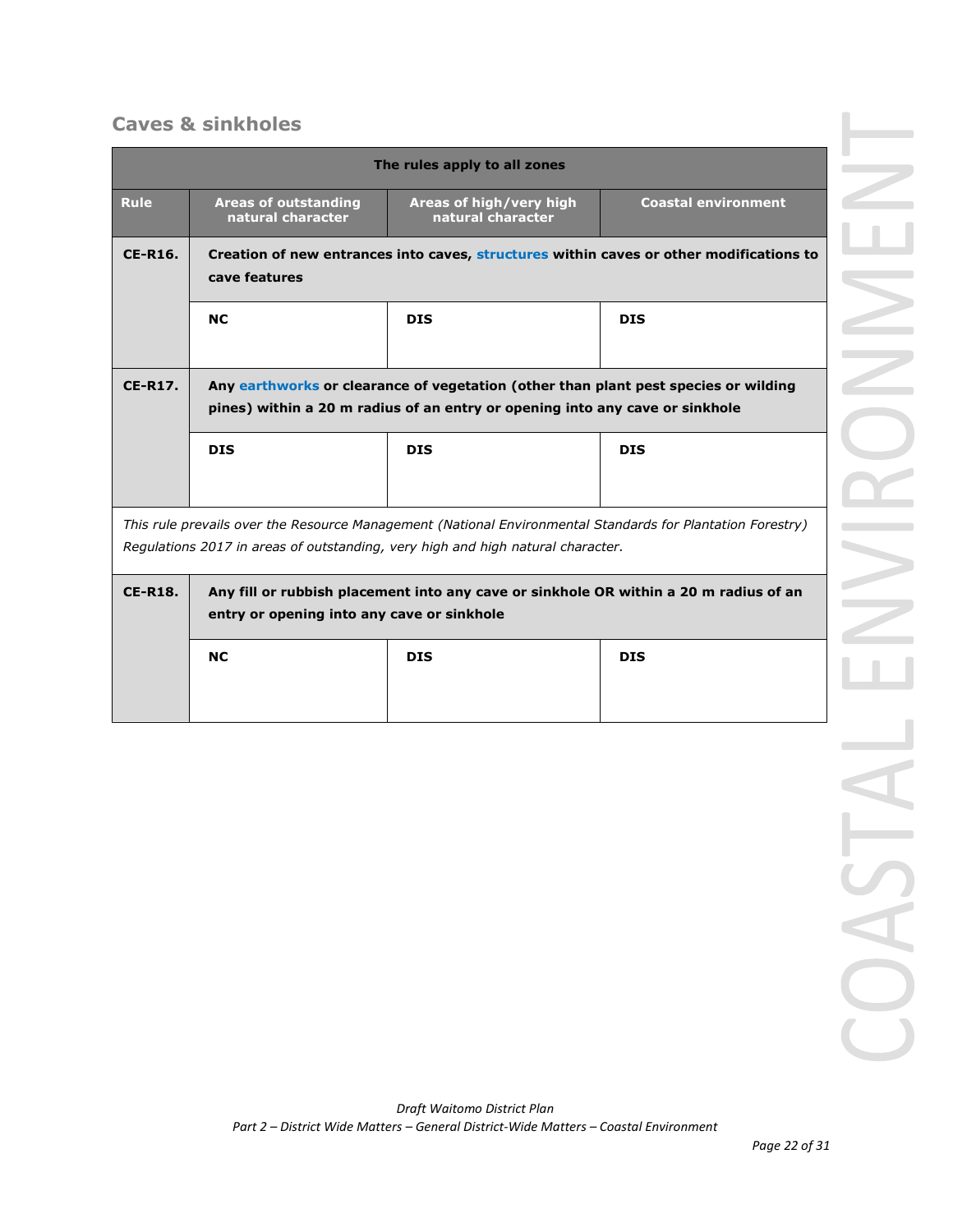# **Coastal environment – setbacks, earthworks and seawalls**

## **CEH - Table 1 – Activities Rules**

#### **Information requirements**

All resource consent applications for land use activities required by this table must provide the information required in Appendix 1.

#### **The rules apply to all zones**

| CEH-R1.<br>Buildings and structures adjacent to the open coast |
|----------------------------------------------------------------|
|----------------------------------------------------------------|

## **Activity Status: RDIS**

#### **Where:**

- 1. This rule applies to land where the proposed structure or building is within the area defined by the greater of either:
	- (i) A distance of 200 m from the coast, or
	- (ii) A distance defined by the intercept of a 1V:2H slope with the land surface, as measured from the current seaward toe of bank or the seaward edge of vegetation; or
	- (iii) For any slopes steeper than 1V:2H, a setback from the top landward edge equal to half the height of the top of the slope.

THEN

- 2. A site-specific coastal hazard assessment is required; and
- 3. This rule does not apply to:
	- (i) A maimai or structure associated with a whitebait stand that has an area less than or equal to 4 m²; or
	- (ii) An accessory building of no more than 30  $m^2$ , that is used for non-habitable purposes; or
	- (iii) A farm building that does not have a floor; or
	- (iv) Park furniture, any new public beach access point or publicly accessible walkway or cycleway; or
	- (v) Domestic septic tank systems or fences.

## **Matters over which discretion is restricted:**

- (a) The findings of any site-specific coastal hazard assessment undertaken by an appropriately qualified and experienced coastal scientist or coastal engineer; and
- (b) Consideration of the projected effects of climate change; and
- (c) Consideration of alternative locations.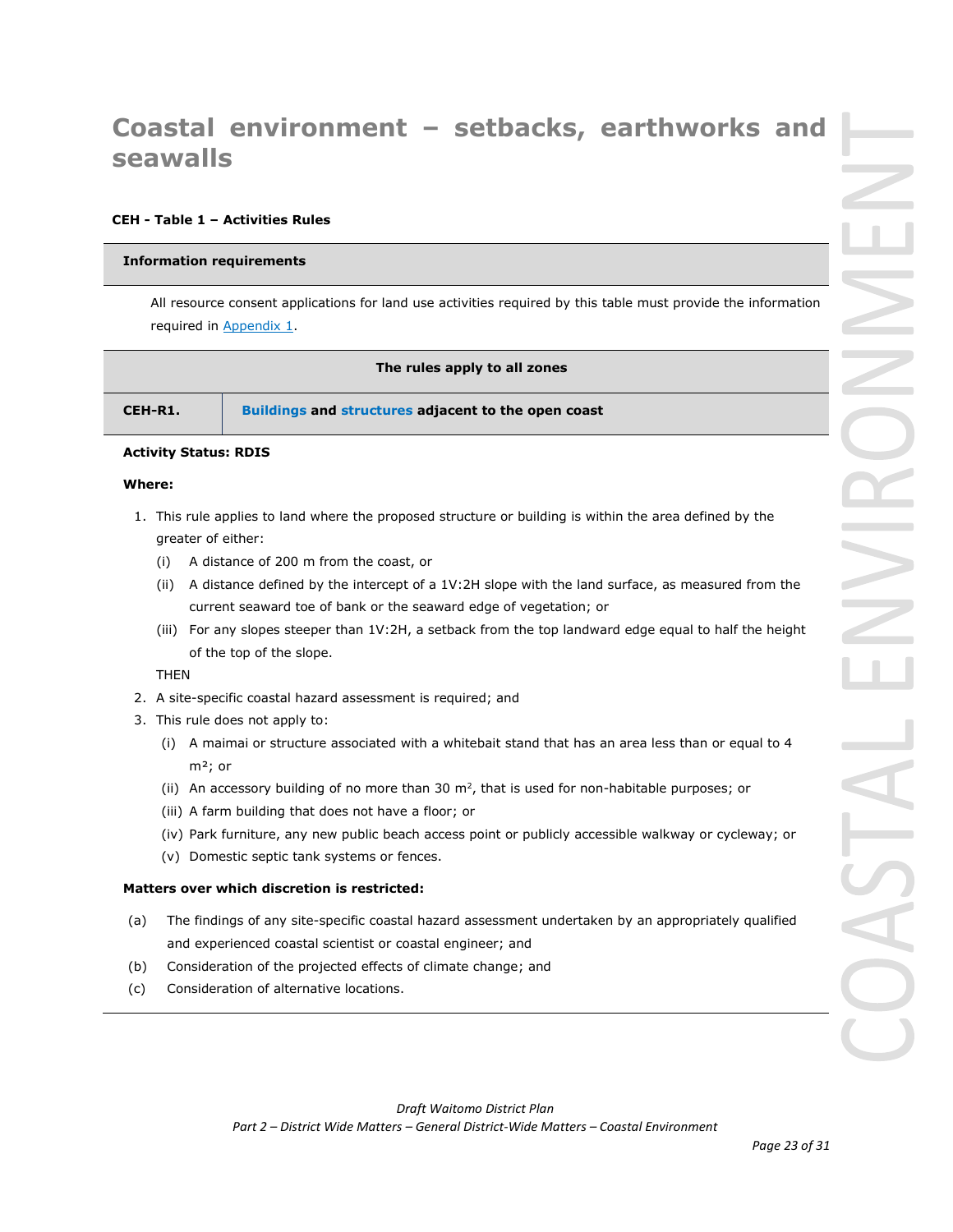## **Activity status where compliance is not achieved: N/A**

*Note: where the site is located within a coastal hazard area, the provisions of the coastal hazard area prevail over this rule.* 

## **CEH-R2. Buildings and structures adjacent to Kawhia harbour or adjacent to a river in the coastal marine area**

## **Activity Status: RDIS**

## **Where:**

- 1. This rule applies to land adjacent to Kawhia harbour and land on the margins of any river which meets the open coast upstream to the boundary of the coastal marine area; and
- 2. If the proposed structure or building lies within the area defined by the greater of either:
	- (i) A distance of 50 m from the river/harbour margin (as measured from the existing toe of bank); or
	- (ii) A distance defined by the intercept of a 1V:2H slope with the land surface, as measured from the current toe of bank or the seaward edge of vegetation: or
	- (iii) For any slopes steeper than 1V:2H, a setback from the top landward edge equal to half the height of the top of the slope.

THEN

- 3. A site-specific coastal hazard assessment undertaken by an appropriately qualified and experienced coastal scientist or coastal engineer is required; and
- 4. This rule does not apply to:
	- (i) A maimai or structure associated with a whitebait stand that has an area less than or equal to 4 m²; or
	- (ii) An accessory building of no more than 30  $m^2$ , that is used for non-habitable purposes; or
	- (iii) A farm building that does not have a floor; or
	- (iv) Park furniture, any new public beach access point or publicly accessible walkway or cycleway; or
	- (v) Domestic septic tanks systems or fences.

## **Matters over which discretion is restricted:**

- (a) The findings of any site-specific coastal hazard assessment undertaken by an appropriately qualified and experienced coastal scientist or coastal engineer; and
- (b) Consideration of the projected effects of climate change; and
- (c) Consideration of alternative locations.

## **Activity status where compliance is not achieved: N/A**

*Note: Where the site is located within a coastal hazard area, the provisions of the coastal hazard area prevail over this rule.*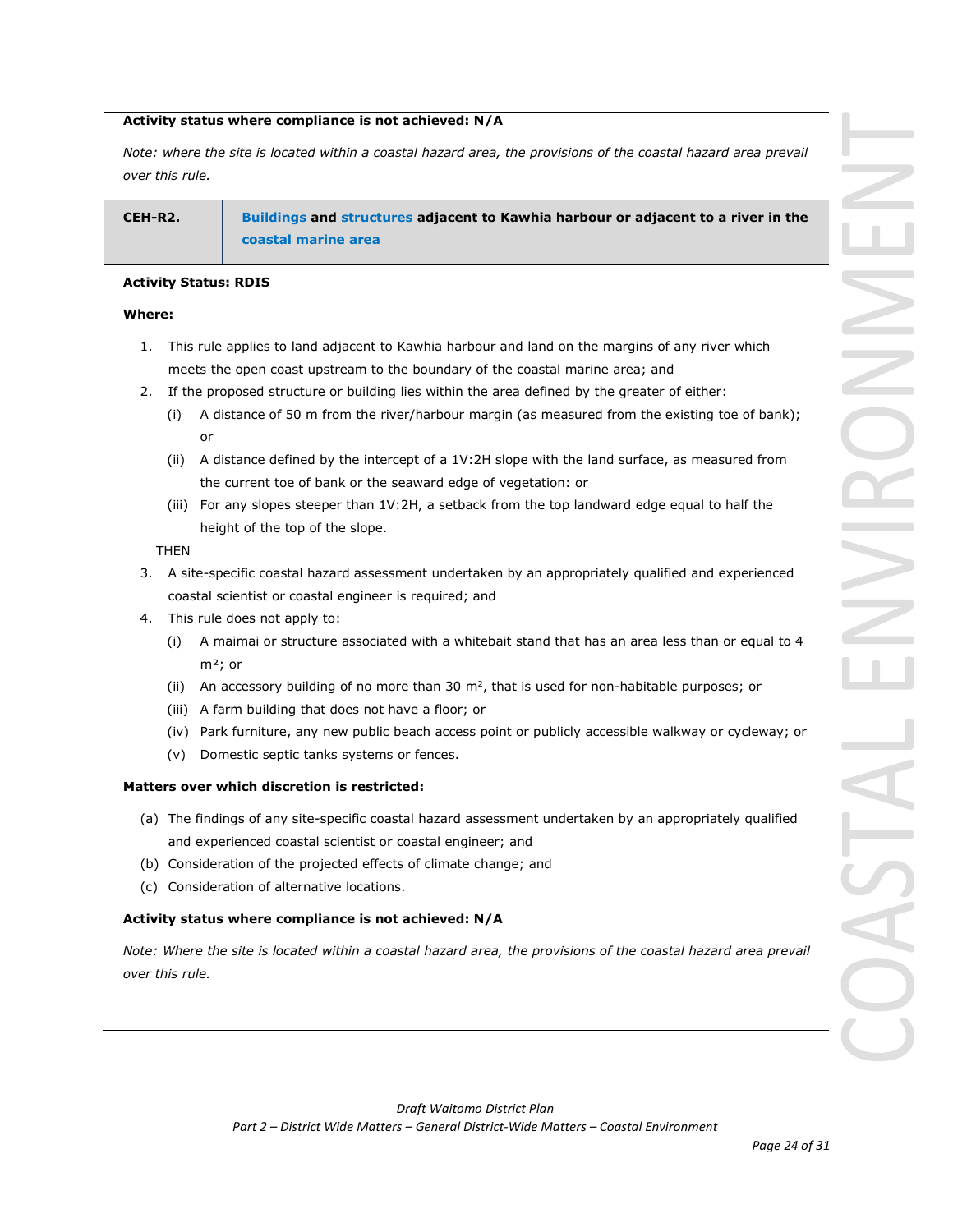## **CEH-R3. Earthworks with 20 m of the coastal marine area**

## **Activity Status: PER**

#### **Where:**

- 1. Earthworks up to 15  $m<sup>3</sup>$  can occur within 20 m of the coastal marine area - mean high water springs (as measured from the toe of the nearest natural bank adjoining the river/sea, or where that is not able to be defined, from the edge of common terrestrial vegetation), only if the activity is undertaken:
	- (i) Under the direction or control of the Department of Conservation, Waikato Regional Council or Waitomo District Council; or
	- (ii) To maintain or construct perimeter fences for stock exclusion; or
	- (iii) For maintenance purposes on or within 2 m of existing roads, tracks or water intake/discharge structures; or
	- (iv) As part of maintenance of existing drains.

*Note: Where the site is located within a coastal hazard area, the provisions of the coastal hazard area prevail over this rule.*

#### **CEH-R4. The maintenance and repair of seawalls**

## **Activity Status: PER**

## **Where:**

- 1. An existing, lawfully established seawall is being maintained or repaired; and
- 2. The maintenance and repair does not result in extension or alteration of the seawall; and
- 3. This rule applies to seawalls located landward of the coastal marine area - mean high water springs.

## **Activity status where compliance is not achieved: RDIS**

**Activity status where compliance is not** 

**achieved: DIS**

#### **Matters over which discretion is restricted:**

- (a) The location and extent of any extension or alteration and its effects on coastal natural character and coastal processes; and
- (b) Whether any extension or alteration would create new or exacerbate existing natural hazards; and
- (c) Whether design, location and/or mitigation measures are proposed to avoid adverse effects such as a reduction in beach width, adverse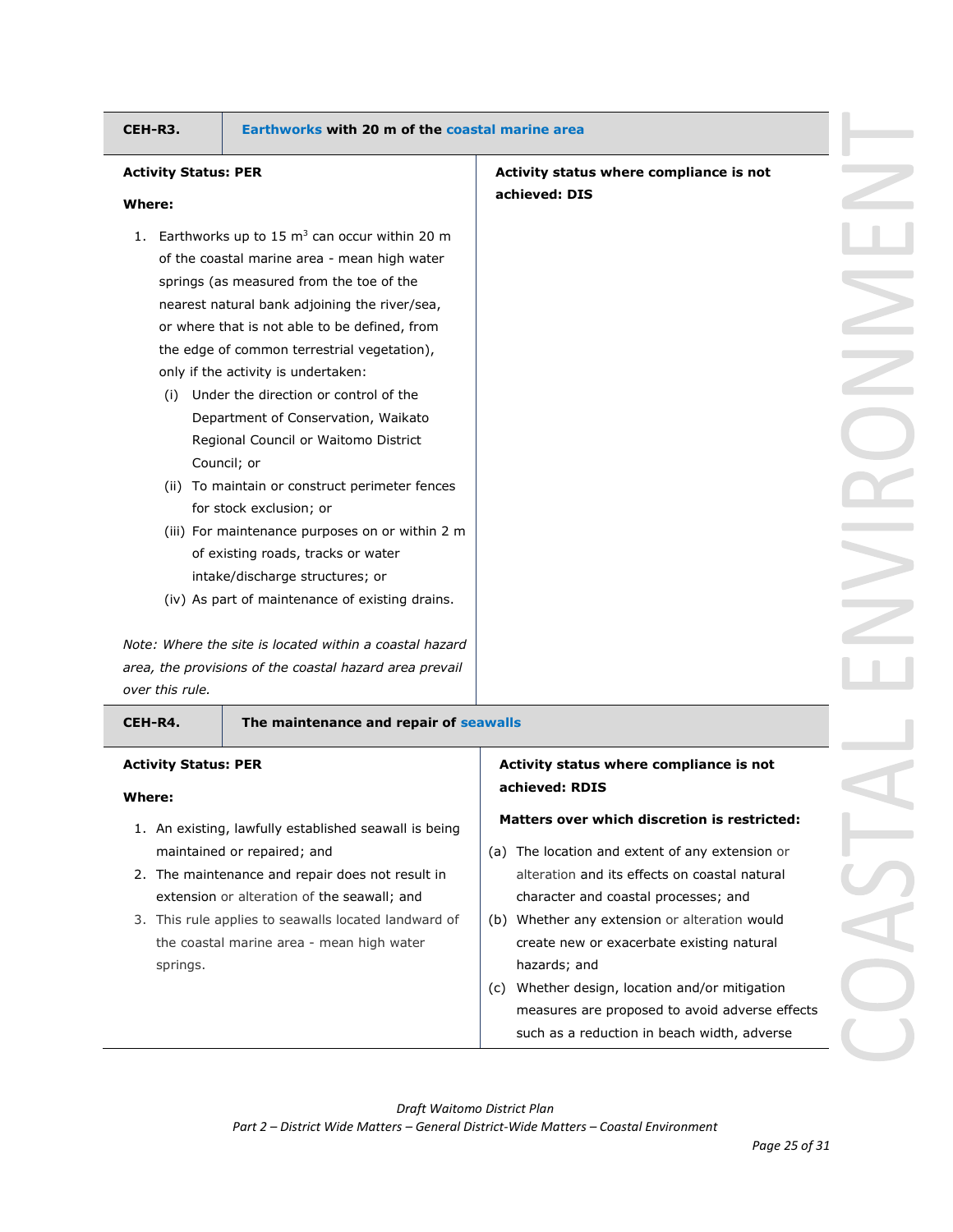impacts on public beach amenity and/or on public access to and along the coast.

| CEH-R5.                                           | The removal or demolition of seawalls                                                                                                                                                         |                                                                                                                                                                                                            |
|---------------------------------------------------|-----------------------------------------------------------------------------------------------------------------------------------------------------------------------------------------------|------------------------------------------------------------------------------------------------------------------------------------------------------------------------------------------------------------|
| <b>Activity Status: PER</b><br>Where:<br>springs. | 1. Any visible disturbance including earthworks<br>must be remedied within 48 hours; and<br>2. This rule applies to seawalls located landward of<br>the coastal marine area - mean high water | Activity status where compliance is not<br>achieved: RDIS<br>The location, timing and density of land<br>(a)<br>disturbance and vegetation removal activities<br>and any rehabilitation measures proposed. |
| CEH-R6.<br><b>Activity Status: RDIS</b>           | New seawalls protecting public infrastructure                                                                                                                                                 |                                                                                                                                                                                                            |
| Where:                                            |                                                                                                                                                                                               |                                                                                                                                                                                                            |

## 1. This rule applies to seawalls located landward of the coastal marine area - mean high water springs; and

- 2. A site-specific coastal hazard assessment is required; and
- 3. This rule applies to seawalls that are necessary to protect public infrastructure of regional and/or national significance; and
- 4. Seawalls required to protect public infrastructure of local and/or district significance are a discretionary activity.

## **Where the activity status is RDIS, the matters over which discretion is restricted are:**

- (a) The findings of any site-specific coastal hazard assessment undertaken by an appropriately qualified and experienced coastal scientist or coastal engineer; and
- (b) The location and extent of the seawall and its effects on coastal natural character and coastal processes; and
- (c) Whether the seawall would create new or exacerbate existing natural hazards; and
- (d) Whether there is clear evidence of public benefit; and
- (e) Whether a seawall is the best practicable option at that site; and
- (f) Whether design, scale, location and/or mitigation measures are proposed to avoid adverse effects such as a reduction in beach width, adverse impacts on public beach amenity and/or on public access to and along the coast.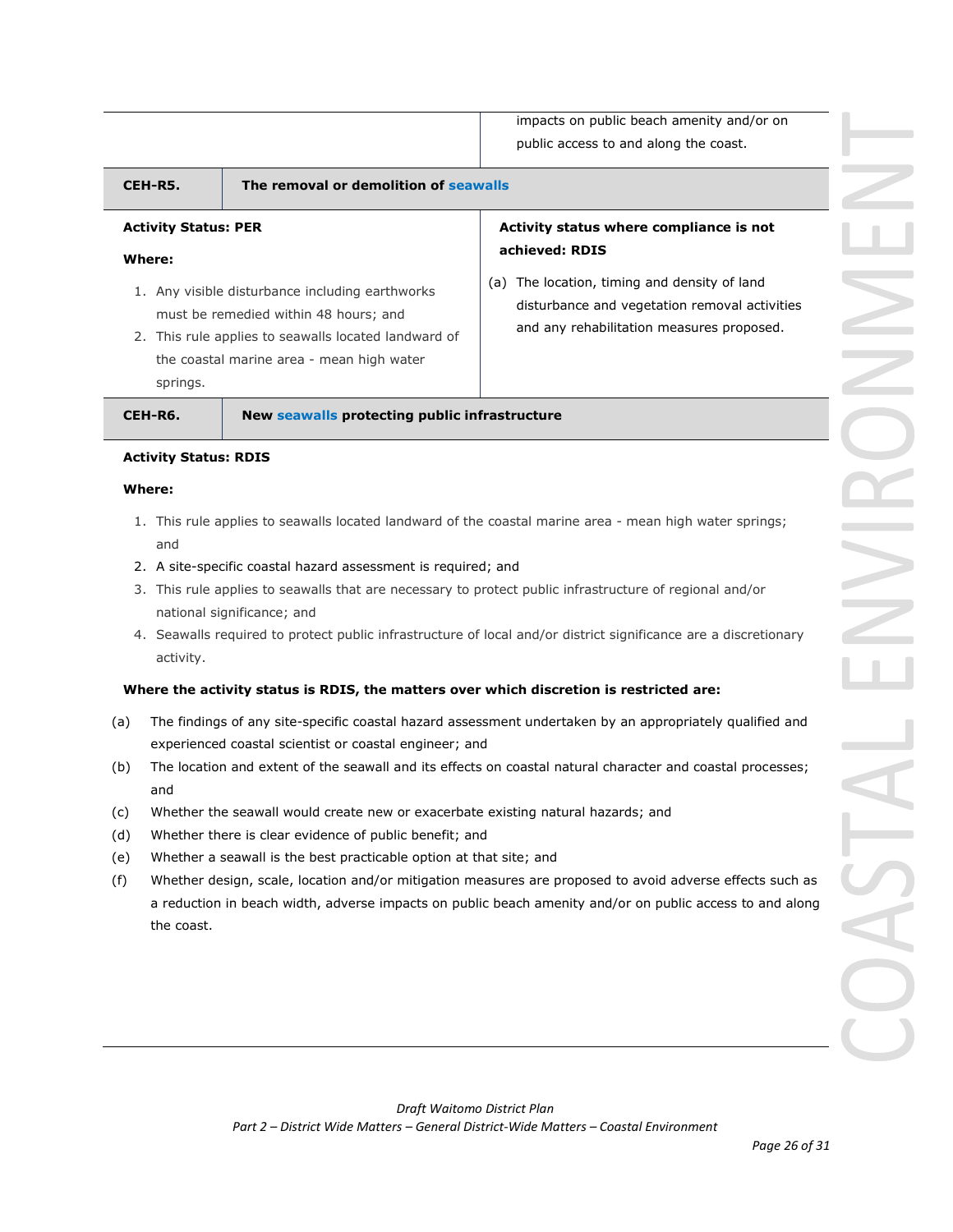| CE-R7. | New seawalls protecting private property                                                                                                               |                                                         |  |
|--------|--------------------------------------------------------------------------------------------------------------------------------------------------------|---------------------------------------------------------|--|
| Where: | <b>Activity Status: DIS</b>                                                                                                                            | Activity status where compliance is not<br>achieved: NC |  |
| 1.     | The existing building cannot be reasonably<br>relocated further landward or is currently<br>located as far landward as is reasonably<br>practical; and |                                                         |  |
| 2.     | The seawall is entirely on private land; and                                                                                                           |                                                         |  |
| 3.     | A site-specific coastal hazard assessment is<br>required; and                                                                                          |                                                         |  |
|        | 4. Seawalls proposed to protect private property<br>that are located on public land are non-<br>complying activities.                                  |                                                         |  |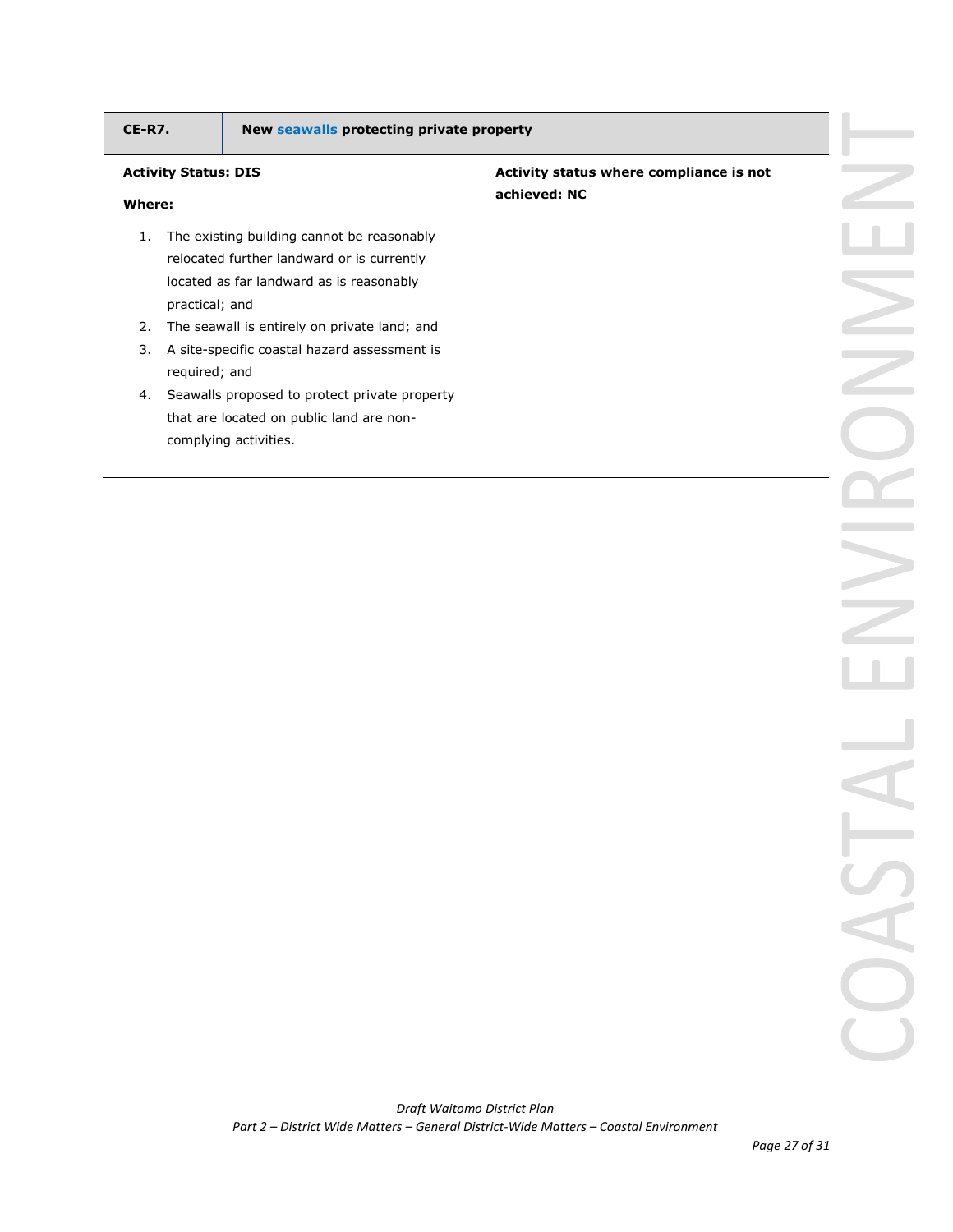# **Coastal environment – Coastal hazard areas**

## **CEH - Table 2 – Activities Rules**

## **Information requirements**

All resource consent applications for land use activities or subdivision undertaken within or partially within any coastal hazard area must provide the information required in Appendix 1.

| The rules apply to all zones                                           |                                                                                       |  |  |
|------------------------------------------------------------------------|---------------------------------------------------------------------------------------|--|--|
|                                                                        | Where there is a conflict between rules in this plan, the rules in this table prevail |  |  |
|                                                                        |                                                                                       |  |  |
| CEH-R8.<br>Relocation of an existing building in a coastal hazard area |                                                                                       |  |  |
|                                                                        |                                                                                       |  |  |
| Activity status where compliance is not<br><b>Activity Status: PER</b> |                                                                                       |  |  |

**achieved: N/A**

## **Activity Status: PER**

## **Where:**

- 1. An existing, lawfully established building (as at plan notification date) which is threatened by coastal erosion or a coastal flood hazard may be relocated to a safer position on the same site or outside of a coastal hazard area as a permitted activity; and
- 2. For the purposes of this rule, the minimum setback from road boundary requirement in the underlying zone does not apply.

**CEH-R9. Restoration of coastal ecosystems, park furniture, new public beach access points or publicly accessible walkways and cycleways in all coastal hazard areas**

#### **Activity status: PER Where:** 1. The activity is undertaken by the Waitomo District Council, Waikato Regional Council, or on their behalf by an approved contractor, or a beachcare group endorsed by the Waikato Regional Council. **Activity status where compliance is not achieved: RDIS Matters over which discretion is restricted:** (a) The findings of any site-specific coastal hazard assessment undertaken by an appropriately qualified and experienced coastal scientist or coastal engineer; and (b) Whether the activity improves public access

# and /or acts to improve natural coastal character and ecosystems; and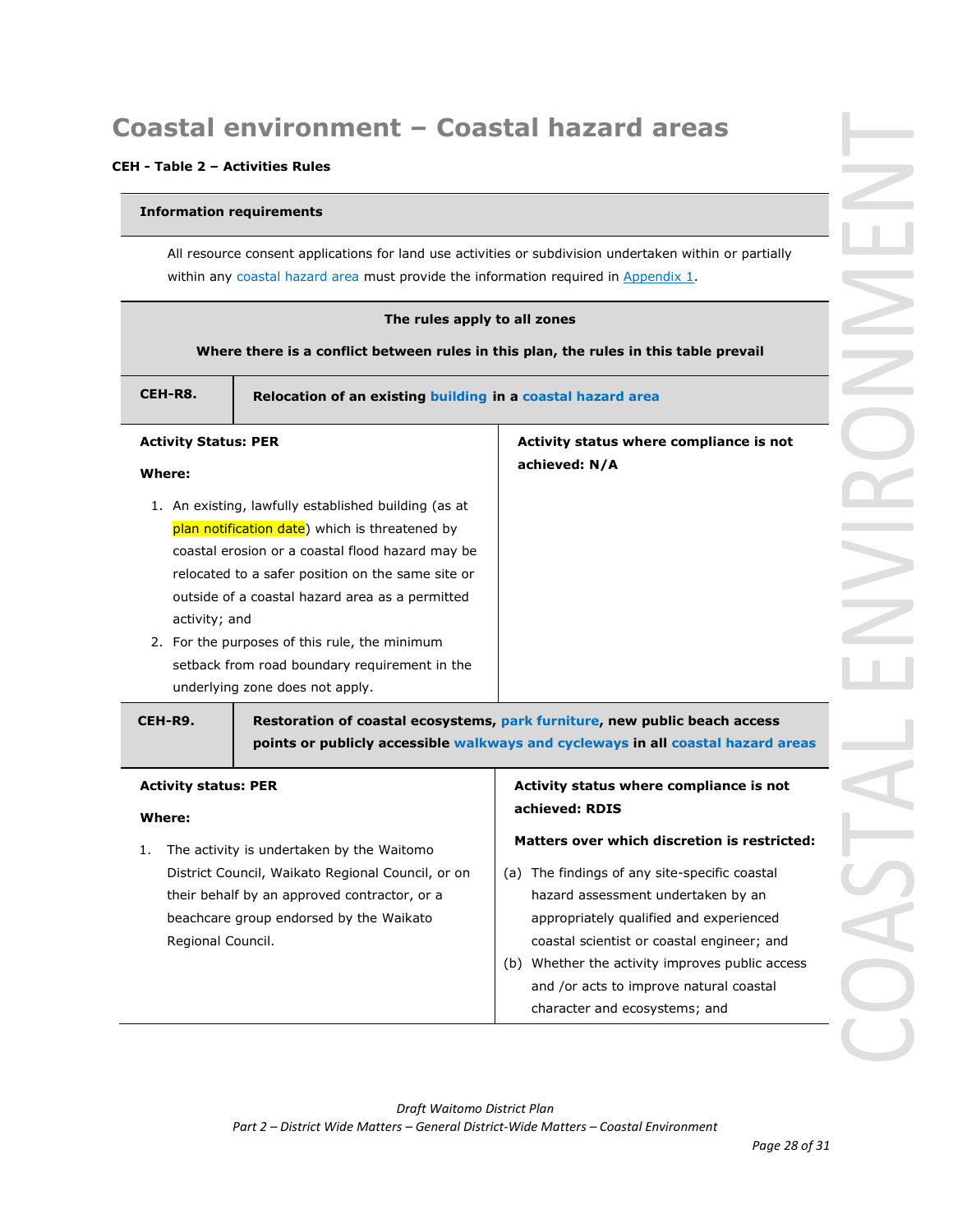|                                                                                                                                                                                                                                                                                              | (c) The location and extent of the works effects<br>on coastal natural character and coastal<br>processes; and<br>(d) Whether the activity would create new or<br>exacerbate existing natural hazards. |
|----------------------------------------------------------------------------------------------------------------------------------------------------------------------------------------------------------------------------------------------------------------------------------------------|--------------------------------------------------------------------------------------------------------------------------------------------------------------------------------------------------------|
| <b>CEH-R10.</b><br><b>Construction of park facilities</b>                                                                                                                                                                                                                                    |                                                                                                                                                                                                        |
| <b>Activity Status: PER</b><br>Where:                                                                                                                                                                                                                                                        | Activity status where compliance is not<br>achieved: DIS                                                                                                                                               |
| 1. This rule applies to buildings only; and<br>2. Any building must be specifically designed to be<br>readily relocated; and<br>3. Any addition to an existing building is a<br>discretionary activity.                                                                                      |                                                                                                                                                                                                        |
| The following rules apply to the Coastal Flood Hazard Area (CFHA) and<br>Coastal Erosion Hazard Area 2 (CEHA 2) in all zones                                                                                                                                                                 |                                                                                                                                                                                                        |
| <b>Earthworks</b><br><b>CEH-R11.</b>                                                                                                                                                                                                                                                         |                                                                                                                                                                                                        |
| <b>Activity Status: PER</b><br>Where:                                                                                                                                                                                                                                                        | Activity status where compliance is not<br>achieved: NC                                                                                                                                                |
| 1. The maximum volume of filling above natural<br>ground level must not exceed 20 m <sup>3</sup> per site<br>and or exceed a maximum cumulative volume<br>of filling and excavation of 50 m <sup>3</sup> per site over                                                                       |                                                                                                                                                                                                        |
| the lifetime of this plan commencing from (the<br>operative date); and<br>2. Earthworks must not exceed a maximum height<br>of 0.2 m of filling above natural ground level;<br>and<br>3. Earthworks must not exceed a maximum depth<br>of excavation of 0.5 m below natural ground<br>level. |                                                                                                                                                                                                        |
| Buildings no more than 30m <sup>2</sup> and farm buildings<br><b>CEH-R12.</b>                                                                                                                                                                                                                |                                                                                                                                                                                                        |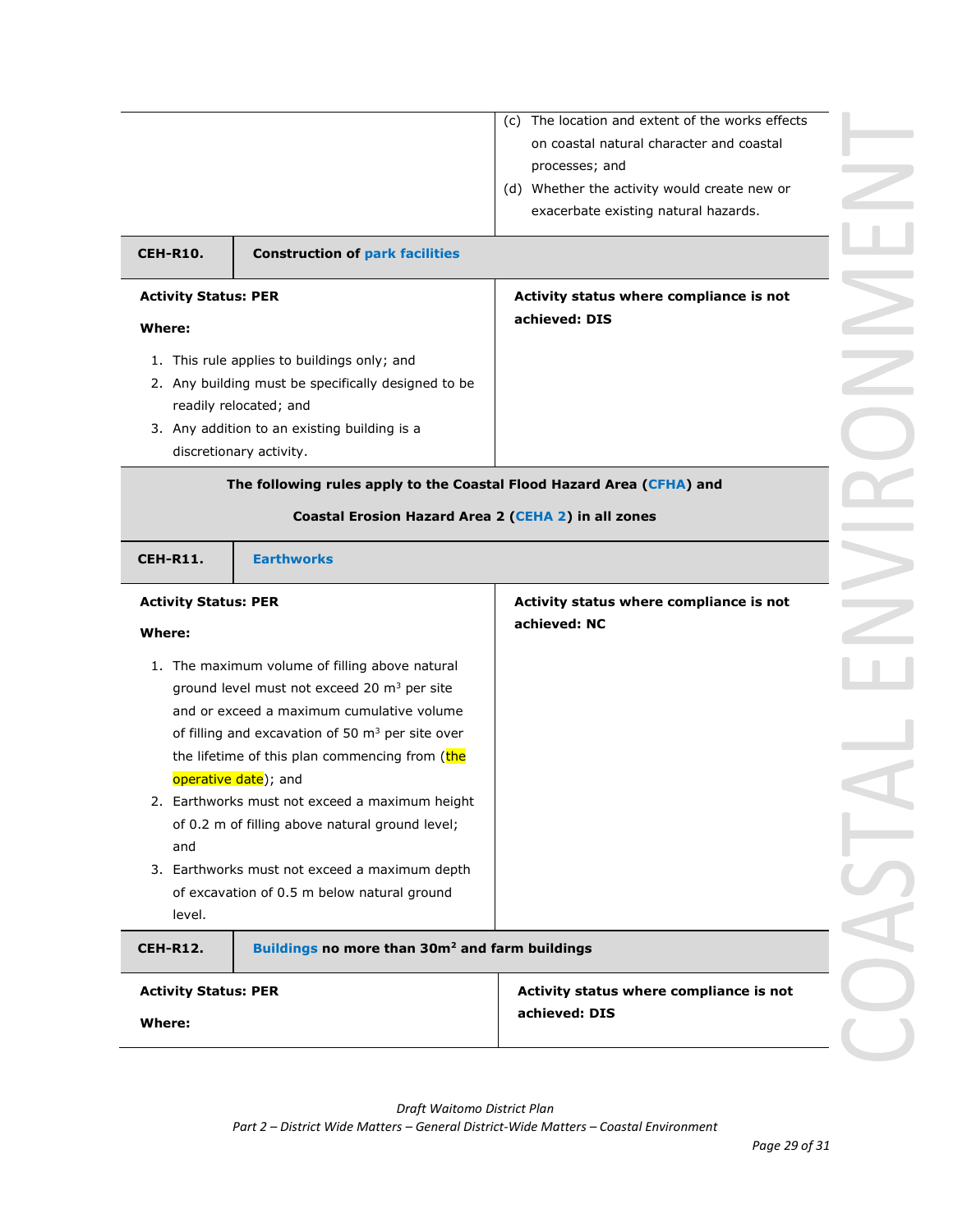| <b>CEH-R13.</b>                                                     | 1. Subject to zone requirements, relocatable<br>accessory buildings no more than 30 $m2$ in size<br>are permitted in CEHA 2; and<br>2. Subject to zone requirements, relocatable<br>accessory buildings no more than 30 m <sup>2</sup> in size<br>are permitted CFHA but they must only be used<br>for non-habitable purposes; and<br>3. Subject to zone requirements, farm buildings<br>which do not have a floor are permitted.<br><b>Buildings housing a sensitive activity</b> |                                                                                      |  |
|---------------------------------------------------------------------|------------------------------------------------------------------------------------------------------------------------------------------------------------------------------------------------------------------------------------------------------------------------------------------------------------------------------------------------------------------------------------------------------------------------------------------------------------------------------------|--------------------------------------------------------------------------------------|--|
| <b>Activity Status: DIS</b><br><b>Where:</b>                        | 1. The activity is an addition to an existing building<br>or construction of a new relocatable building.                                                                                                                                                                                                                                                                                                                                                                           | Activity status where compliance is not<br>achieved: NC                              |  |
| <b>CEH-R14.</b>                                                     | <b>Accessory buildings and shipping containers</b>                                                                                                                                                                                                                                                                                                                                                                                                                                 | The following rules apply to the Coastal Erosion Hazard Area 1 (CEHA 1) in all zones |  |
| <b>Activity Status: PER</b><br>Where:<br>in size; and<br>container. | 1. Subject to zone requirements, the accessory<br>building is relocatable and no more than 30 m <sup>2</sup><br>2. The accessory building is not dependent on<br>construction of a hard protection structure; and<br>3. The accessory building is not a shipping                                                                                                                                                                                                                   | Activity status where compliance is not<br>achieved: DIS                             |  |
| <b>CEH-R15.</b><br><b>Activity Status: RDIS</b><br>Where:           | <b>Earthworks</b>                                                                                                                                                                                                                                                                                                                                                                                                                                                                  | Activity status where compliance is not<br>achieved: NC                              |  |
| 1.<br>date); and                                                    | The maximum volume of filling above natural<br>ground level must not exceed 10 m <sup>3</sup> per site and<br>or exceed a maximum cumulative volume of filling<br>and excavation of 30 $m3$ per site over the lifetime<br>of this plan commencing from (the operative                                                                                                                                                                                                              |                                                                                      |  |